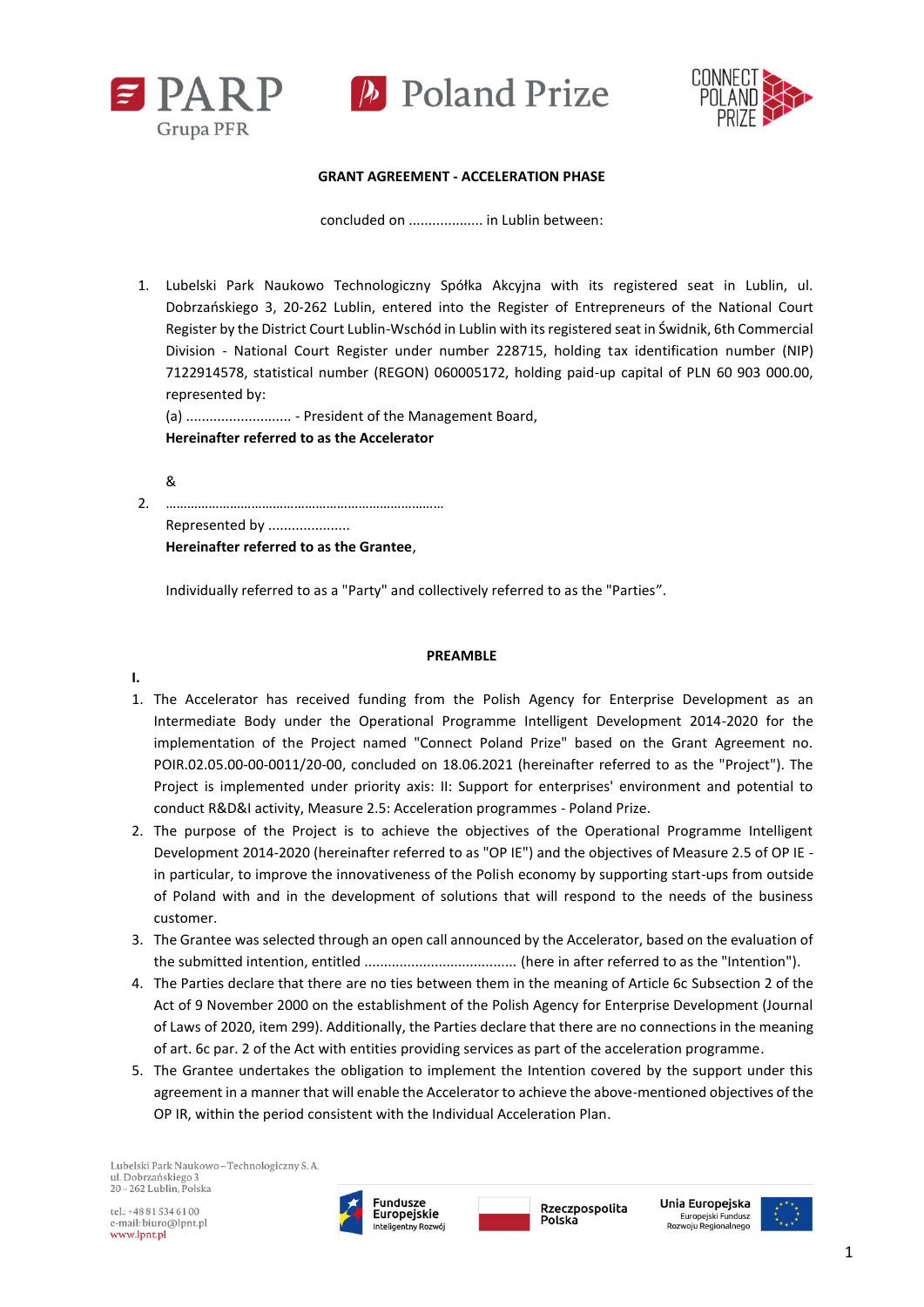



- 6. The Parties agree to uphold this Agreement in good faith, taking into account the principle of contractual loyalty. Notwithstanding the above, the Parties shall carry out the Agreement taking into account the obligations of a creditor and a debtor within the meaning of the Civil Code Act of 23 April 1964 (Journal of Laws of 2020, item 1740, as amended).
- 7. The Accelerator declares that during the acceleration period there is no possibility to acquire shares or stocks in any accelerated start-ups by the Accelerator or its affiliated entities within the meaning of Article 6c of the Act of 9 November 2000 on the establishment of the Polish Agency for Enterprise Development (Journal of Laws of 2020, item 299). The Accelerator undertakes that neither it nor its affiliated entities will acquire shares or stocks in such start-ups.
- 8. Whenever the Agreement does not specify a time limit for the performance of an obligation or right, it shall be assumed that the Parties are obliged to act immediately. For the purposes of performance of this Agreement, the term "immediately" shall be interpreted by the Parties in accordance with Article 455 of the Civil Code of 23 April 1964 (Journal of Laws of 2020, item 1740, as amended) as a real term, taking into account, however, the circumstances of the place and time as well as the regulations contained in Article 354 (principles of creditor's and debtor's liability) and Article 355 of the Civil Code (principles of assessing due diligence).

### **II.**

- 1. This Agreement is concluded and takes into account the legal provisions governing the granting, control and accounting of public aid granted to undertakings from European funds, and in particular those of:
	- 1) Regulation (EU) No 1303/2013 of the European Parliament and of the Council of 17 December 2013 laying down common provisions on the European Regional Development Fund, the European Social Fund, the Cohesion Fund, the European Agricultural Fund for Rural Development and the European Maritime and Fisheries Fund and repealing Council Regulation (EC) No 1083/2006 (Official Journal of the European Union L 347 of 20.12.2013, p. 320, as amended), hereinafter referred to as Regulation No 1303/2013.
	- 2) Commission Delegated Regulation (EU) No 480/2014 of 3 March 2014 supplementing Regulation (EU) No 1303/2013 of the European Parliament and of the Council laying down common provisions on the European Regional Development Fund, the European Social Fund, the Cohesion Fund, the European Agricultural Fund for Rural Development and the European Maritime and Fisheries Fund and laying down general provisions of the European Regional Development Fund, the European Social Fund, the Cohesion Fund and the European Maritime and Fisheries Fund (Official Journal of the European Union L 138 of 13.05.2014, p. 5, as amended), hereinafter referred to as Regulation 480/2014.
	- 3) Commission Regulation (EU) No 651/2014 of 17 June 2014 declaring certain categories of aid compatible with the internal market in application of Articles 107 and 108 of the Treaty (Official Journal of the European Union L 187 of 2014.06.26, p. 1, as amended), hereinafter referred to as Regulation No 651/2014.
	- 4) The Act of 11 July 2014 on the principles for the implementation of programmes on cohesion policy financed in the financial perspective 2014-2020 (Journal of Laws of 2020, item 818, as amended), hereinafter referred to as the The Implementation Act.
	- 5) The Act of 9 November 2000 on the establishment of the Polish Agency for Enterprise Development (Dz.U. of 2020, item 299), hereinafter referred to as the PARP.



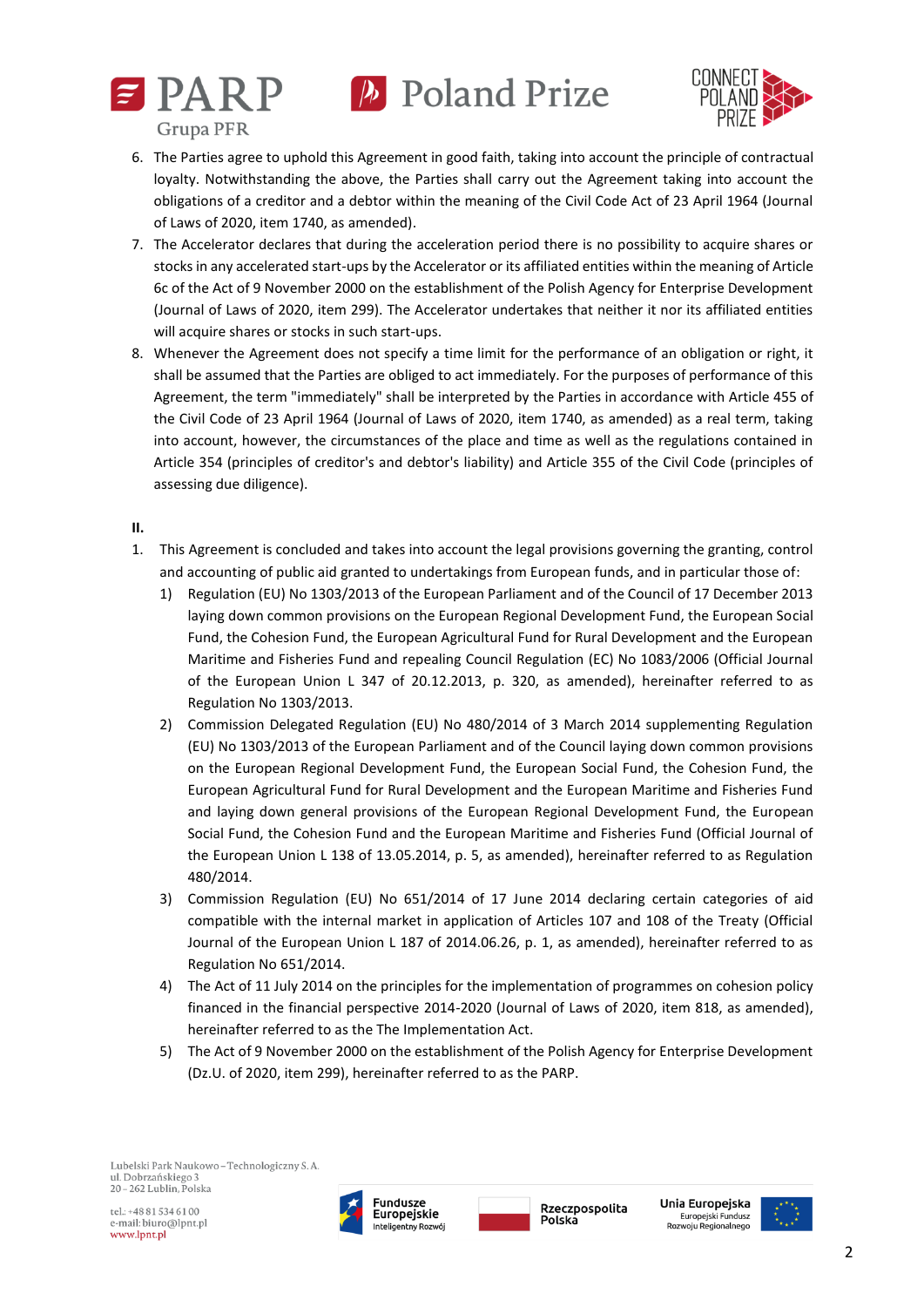



**Grupa PFR** 

- 6) The Act of 27 August 2009 on public finance (Journal of Laws of 2021, item 305), hereinafter referred to as A.F.P.
- 7) Regulation of the Minister of Infrastructure and Development of 10 July 2015 on granting financial aid by the Polish Agency for Enterprise Development under the Operational Programme Intelligent Development 2014-2020 (Journal of Laws of 2020, item 2133), hereinafter referred to as the Regulation on financial aid.
- 2. The Accelerator stipulates that the provisions of law shape the rights and obligations of the Parties and the rules of execution of this Agreement.
- 3. This Agreement is concluded in accordance with Polish law.
- 4. The court appropriate for the settlement of disputes between the Parties those which are not resolved amicably - shall be the court with jurisdiction over the registered office of the Accelerator.
- 5. This Agreement is concluded in duplicate in Polish. Each copy of the Agreement is accompanied by a version of the Agreement in English. In the event of a linguistic discrepancy or interpretation of the provisions of the Agreement, it shall be deemed that the Polish language version of the Agreement shall be binding.

#### **§ 1 Definitions**

- 1. **The Accelerator (beneficiary) -** Lubelski Park Naukowo Technologiczny S.A. acting as an entity referred to in Article 2 item 1 of the Implementation Act; an entity acting for the benefit of economic development or an entity acting for the benefit of innovation, in particular by offering micro and small entrepreneurs dedicated programmes based, among others, on advisory and mentoring support which, due to their individual character, aim at accelerating the process of product (including service) creation and its commercialisation.
- 2. **Acceleration -** activities implemented by the beneficiary for the benefit of the Grant Recipient, described in the Individual Acceleration Plan, leading to the development of the Grant Recipient's product, aimed at enabling the pilot implementation of the solution developed by the Grant Recipient at the Technology Recipient or acquiring capital from the Investor.
- 3. **Investor (investment fund) -** an entity engaged in the collective investment in transferable securities or other forms of investment.
- 4. **Grant -** funds of the OP IE, which the beneficiary of the grant project entrusts to the Grantee, for the implementation of tasks covered by the intention of the Grantee.
- 5. **Individual Acceleration Plan -** a plan of work of the Accelerator and the Business Partner with the Grantee, lasting no longer than 10 months from the date of conclusion of the grant agreement for the implementation of the Acceleration Action, covering professional activities leading to the development of the Grantee's product, aimed at enabling the pilot implementation of the start-up solution at the Technology Recipient, or raising capital from the Investor; the Individual Acceleration Plan is described by:

a) the Detailed Budget of the Individual Acceleration Plan Constituting Appendix No. 1 to this Agreement, and

b) Schedule of the Individual Acceleration Plan Constituting Attachment No. 2 to this Agreement (hereinafter referred to as "HIPA").

The Individual Acceleration Plan may not be changed without the approval of the Accelerator in the form of an annex to the Agreement.

6. **Individual Development Plan -** a plan of work of the Accelerator with the Grantee lasting no longer than 3 months from the date of conclusion of the Grant Agreement for the implementation of the Soft-

Lubelski Park Naukowo - Technologiczny S. A. ul. Dobrzańskiego 3 20-262 Lublin, Polska





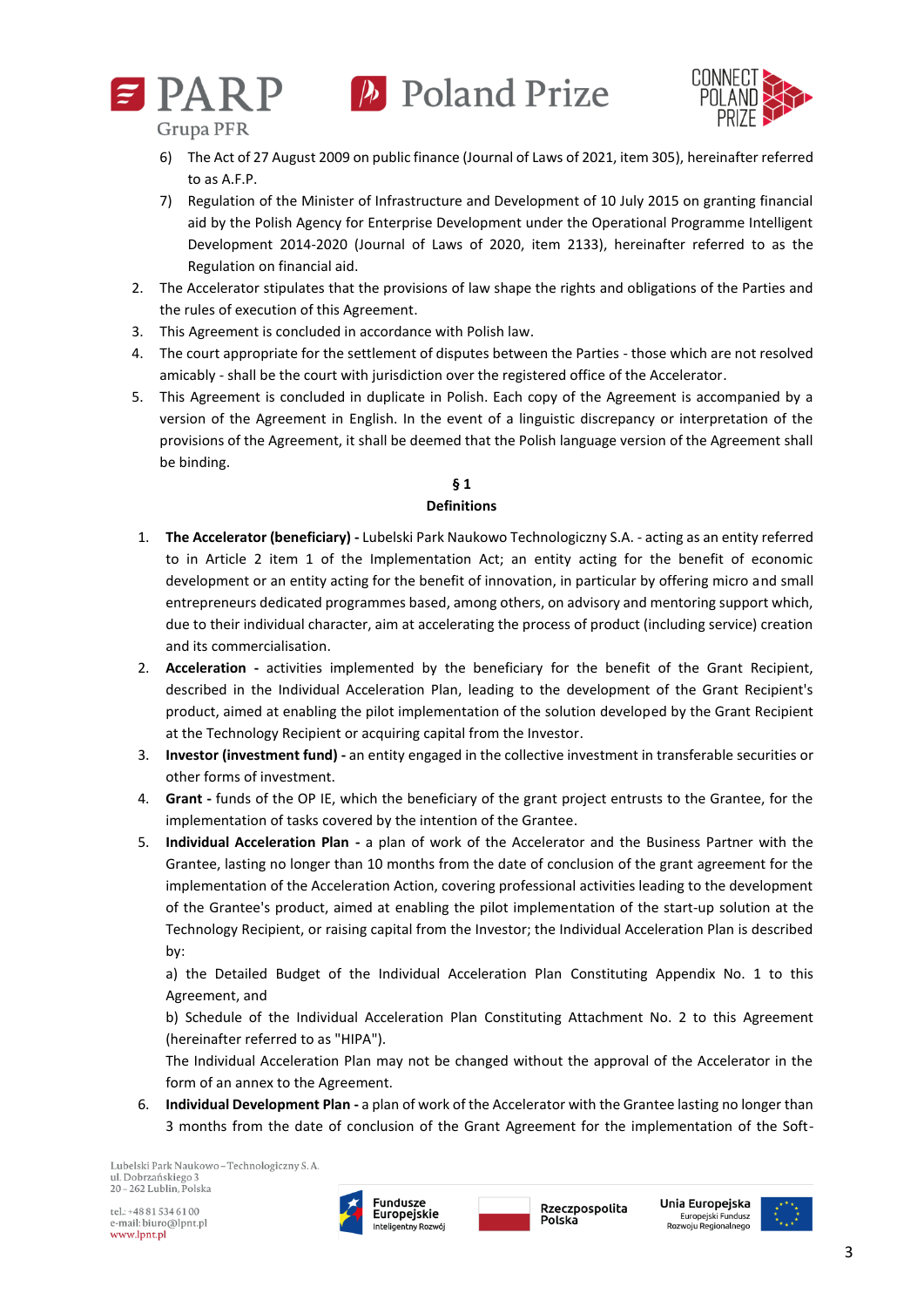





landing and Development activities, including bridging activities to provide the Grantee with the necessary conditions for undertaking appropriate business activities and individualised activities necessary for developing the Grantee's activity in Poland the Individual Development Plan is described by: a) a detailed budget of the Individual Development Plan and

b) Schedule of the Individual Development Plan (hereinafter "HIPR");

The Individual Development Plan may not be changed without the expressed approval of the Accelerator.

- 7. **Milestone(s) -** a planned, measurable, observable event necessary for the progress of an Individual Development Plan / Individual Acceleration Plan, the occurrence of which makes it possible to undertake activities connected with the achievement of the next milestone specified in the Individual Development Plan or Acceleration Programme Schedule or, (in the case of the final milestone), signifies the completion of the Individual Development Plan / Individual Acceleration Programme respectively.
- 8. **Irregularity -** according to Art. 2 par. 36 of Regulation 1303/2013: means any infringement of Union law or national law concerning the application of Union law resulting from an act or omission by an economic operator involved in the implementation of the EFSI which has, or would have, the effect of prejudicing the Union budget by charging an unjustified item of expenditure to the Union budget. In case of doubt, the term shall be interpreted in light of the case law of the Court of Justice of the European Union and of national administrative and civil courts.
- 9. **PARP -** Polish Agency for Enterprise Development.
- 10. **Business Partner -** an entity that establishes cooperation with a start-up as part of the Acceleration measure, interested in implementing the Grantee's solution or making a capital investment. Business Partners in the acceleration programme act as: Technology Recipients (e.g., small, large or mediumsized enterprises, public finance sector units) or Investors (e.g., investment funds), who will ultimately be involved in Stage II, referred to in Subsection 13 below, in the form and scope determined between the Accelerator and the Grantee;
- 11. **The Grantee's staff -** persons conducting work for the Grantee, falling within the framework of the catalogue established in Article 5 of Annex I to Regulation 651/2014.
- 12. **Post-acceleration -** activities aimed at maximising the project results achieved by a start-up as a result of Acceleration, providing, for example, the continuation or extension of selected start-up development activities or maintaining their effects.
- 13. **Poland Prize acceleration programme -** a programme of the Accelerator's activities in separate rounds consisting of two stages, including the following activities: scouting, soft-landing and development (Stage I), acceleration (Stage II) and post-acceleration; based on intensive cooperation between the Grantee, the Accelerator and a Business Partner, as well as financial support aimed at enabling pilot implementation of a start-up solution with a technology Recipient or acquiring capital from an Investor.
- 14. **Development -** individualised activities necessary for the development of the Grantee's business in Poland, such as building a start-up team or improving its competencies, establishing relationships, developing the Grantee's product, promotion and acquiring a business partner by the Grantee, including but not limited to "concierge" support (dedicated advisor - mentor for the start-up).
- 15. **Soft-landing -** activities of a bridging nature aimed at providing the Grantee with the necessary conditions for the commencement of appropriate business activity, including, inter alia, the support of the "concierge" (dedicated advisor - mentor of the start-up).
- 16. **Eligibility Guidelines -** Guidelines on the eligibility of expenditure under the European Regional Development Fund, the European Social Fund and the Cohesion Fund for 2014-2020, issued by the minister in charge of development.

Lubelski Park Naukowo - Technologiczny S. A. ul. Dobrzańskiego 3 20-262 Lublin, Polska



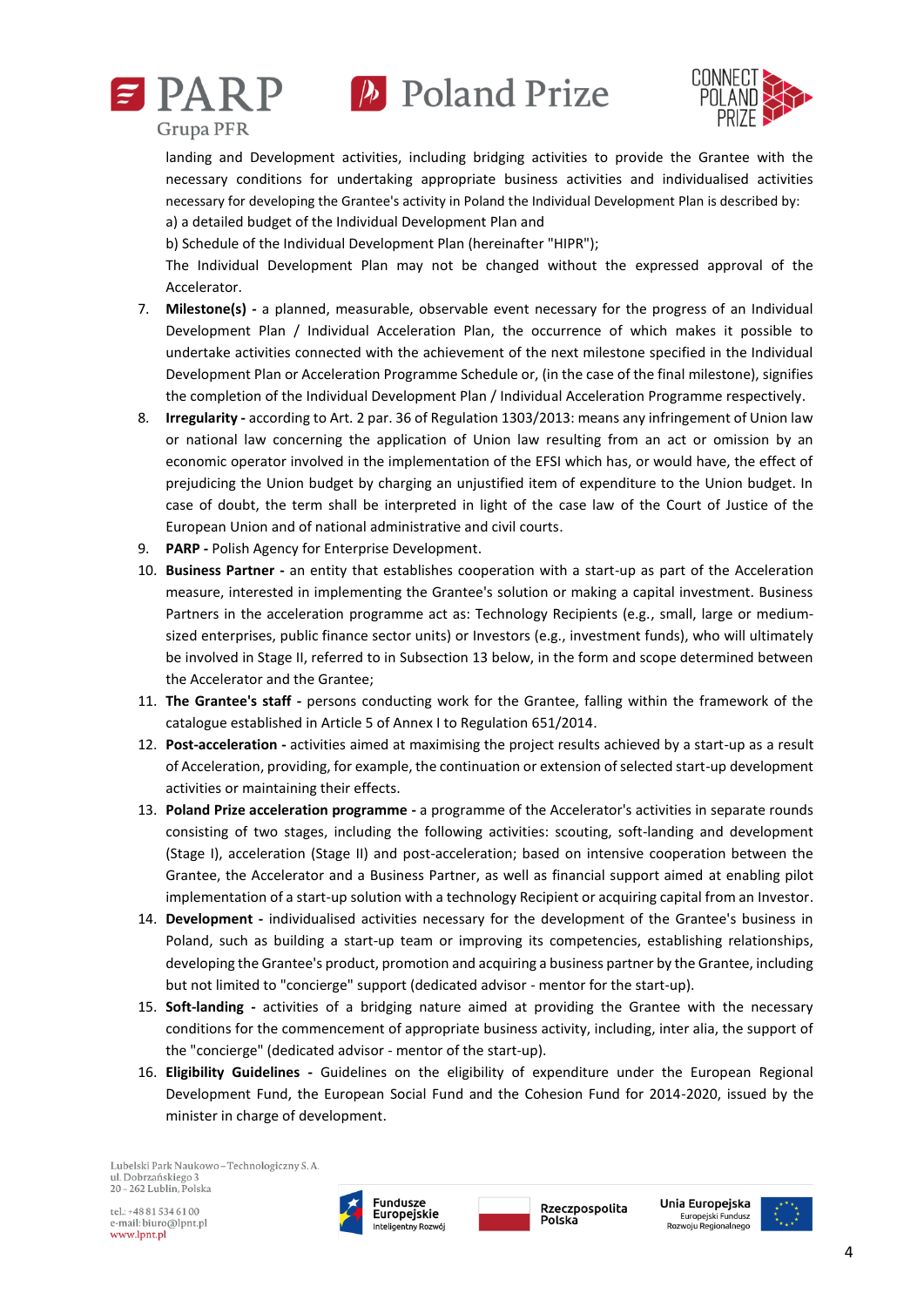



17. **Intention -** a set of organised activities, described in the Individual Development Programme or Individual Acceleration Programme, the progress of which is described by Milestones, aimed at achieving the objective of the Project.

#### **§ 2 The Purpose and subject matter of the Agreement**

- 1. The subject matter of the Agreement is the determination of the terms and conditions for the transfer of the Grant to the Grantee, together with the rights and obligations of the parties to the Agreement.
- 2. This Agreement shall be entered into with the Grantee who has previously, and appropriately, performed the obligations covered by the Development Phase Grant Agreement, dated ………………….
- 3. This Agreement is concluded for the period until the completion of the Individual Acceleration Plan and the post-acceleration period, i.e., until ………………………
- 4. Under the terms of this Agreement, the Accelerator entrusts the Grantee with a Grant not exceeding PLN [..................] (in words: [..................]). The payment of any such amount to the Grantee is conditional upon the fulfilment of all obligations under this Agreement and all applicable laws. Failure to comply with the provisions of this Agreement and all applicable laws may result in a refusal to pay the Grant, or a request to the Grantee to return the Grant previously paid to them, in whole or in part.
- 5. The grant is publicly funded, pursuant to Article 22 of Regulation 651/2014 and Chapter 4 of the Financial Assistance Regulation.
- 6. The Grant is intended for the implementation of the project submitted by the Grantee, entitled "..........................................", accepted by the Accelerator, hereinafter referred to as "Project".
- 7. The Grant is intended solely for the implementation of the Project and may not be used for any other purpose.

# **§ 3**

# **The Polish Agency for Enterprise Development**

The Parties declare that they are aware that PARP is the Intermediary Body under the OP IR within the meaning of the Implementation Act and provides co-financing to the Accelerator only, while the Grant is entrusted to the Grant Recipient by the Accelerator, and therefore:

- a) the Grantee shall have no claims against PARP in connection with this Agreement, including in respect of the Grant or its payment;
- b) PARP does not have any obligations towards the Grantee;
- c) PARP has control rights resulting from the Agreement, and legal regulations towards the Accelerator and the Grantee.

# **§ 4**

# **Conditions for granting public aid to the Grantee**

- 1. In view of the fact that the Grant constitutes public aid, the Grantee declares that:
	- 1) they are an enterprise within the meaning of Article 1 of Annex I to Regulation 651/2014 and Commission Recommendation 2003/361/EC of 6 May 2003 concerning the definition of micro, small and medium-sized enterprises (Official Journal of the EU L 124 of 20.05.2003, p. 36);
	- 2) they have not been listed on the stock exchange for the period of 5 years since entry in the relevant register or registers
	- 3) they have not been established by way of a merger;

Lubelski Park Naukowo - Technologiczny S. A. ul. Dobrzańskiego 3  $20 - 262$  Lublin. Polska

tel.: +48 81 534 61 00 e-mail: biuro@lpnt.pl www.lpnt.pl





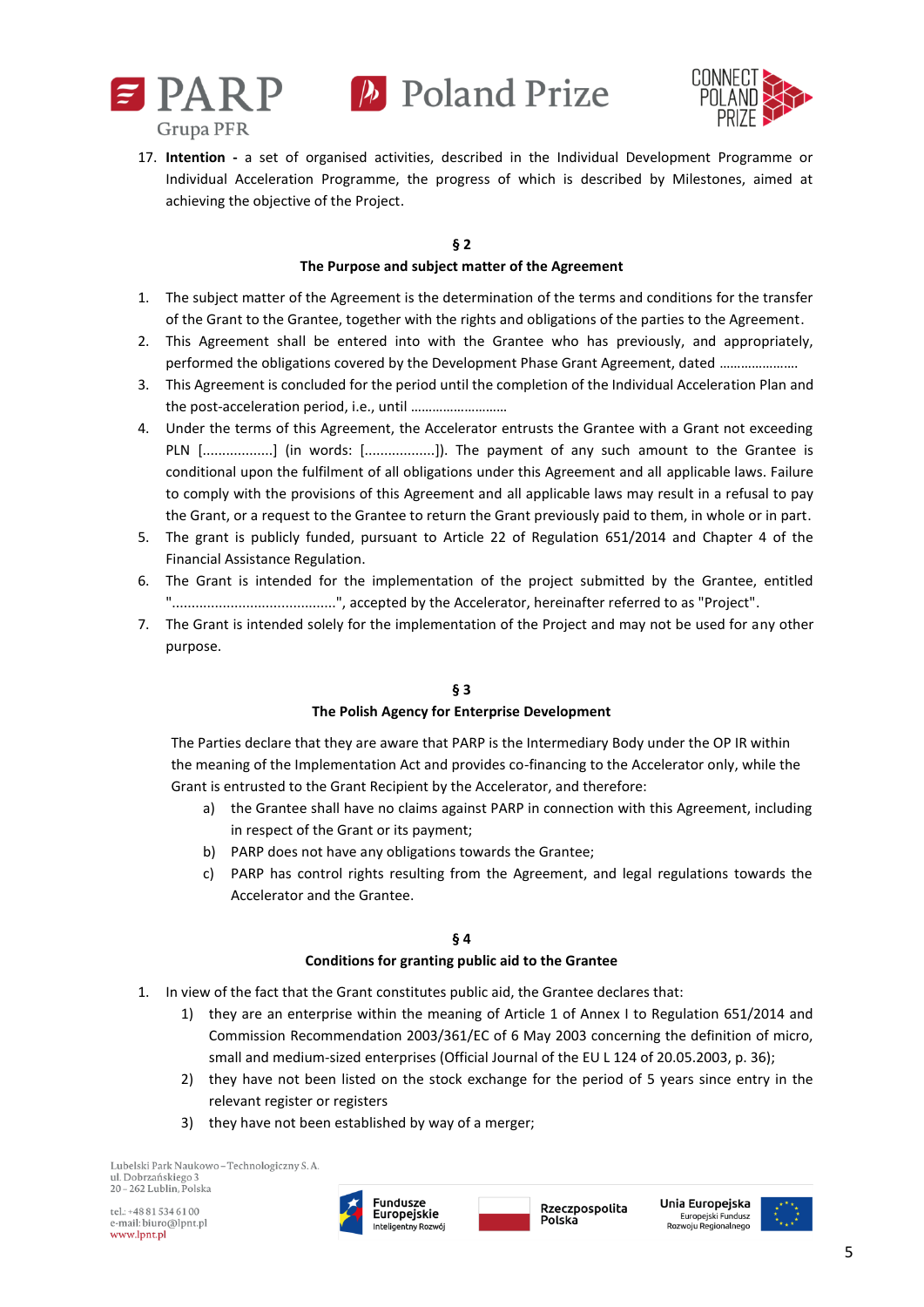



- **Grupa PFR** 
	- 4) they have not yet distributed any profits
	- 5) they have not taken over the activity of another undertaking;
	- 6) they meet the criteria of a micro or small entrepreneur within the meaning of Article 2 (1) and (2) of Regulation 651/2014;
	- 7) they are not an excluded entity as referred to in Article 207 of the A.f.p.
	- 8) they are not an entity referred to in Article 25 (1) of the Act of 30 April 2004 on proceedings in public aid cases (Journal of Laws of 2021, item 743);
	- 9) there are no circumstances referred to in Article 12(1)(1) of the Act of 15 June 2012 on the effects of delegating work to foreigners unlawfully residing in the territory of the Republic of Poland (Journal of Laws of 2012, item 769, as amended) resulting in the exclusion of the Grantee from the possibility of receiving funds allocated for the implementation of programmes financed with the European funds;
	- 10) there are, and there will be, no circumstances indicated in the Act of 28 October 2002 on the responsibility of collective entities for acts prohibited under penalty (Journal of Laws of 2020, item 358, as amended).);
- 2. The Grantee declares that during the period of performing the obligations set out in this Agreement they will fulfil the conditions of Measure 2.5 OP IE, which means that they will operate in the form of a capital company in which at least half of the shares, or stocks, are held by persons who are not Polish citizens, and at least one member of the company's management board is not a Polish citizen.
- 3. The Grantee declares and undertakes that in carrying out their business activity and implementing the Intention and performing the provisions of this Agreement, they will comply with the applicable provisions of EU and Polish law, in accordance with the obligation stipulated in Article 6 of Regulation 1303/2013.
- 4. The Grantee declares and agrees that in carrying out their business activities, in implementing the Intention and in carrying out the provisions of this Agreement, they will respect the principle of promoting equality between men and women and of equal, non-discriminatory behaviour, arising from Article 7 of Regulation 1303/2013. Respect for this principle requires the prevention of all forms of discrimination based on sex, racial or ethnic origin, religion or belief, disability, age or sexual orientation. In addition, the Grantee will take into account the obligation to ensure accessibility to the place of activity for persons with disabilities.
- 5. The Grantee declares and agrees that in conducting their business, implementing the Intention and performing the provisions of this Agreement, they will respect the principle of sustainable development, resulting from Article 8 of Regulation 1303/2013. In this connection, the Grantee will, in particular, take into account environmental protection requirements, the need for resource efficiency and the obligation to adapt their business to climate change.
- 6. The Grantee declares and agrees that when selecting suppliers or service providers, they will respect the provisions of: Article 2 of the Treaty on European Union (TEU), Article 10 of the Treaty on the Functioning of the European Union (TFEU) and Art. 21 of the Charter of Fundamental Rights of the European Union - therefore the selection of suppliers or contractors shall not be influenced by gender, race, colour, ethnic or social origin, genetic features, language, religion or belief, political or any other opinion, membership of a national minority, property, birth, disability, age or sexual orientation. At the same time, the Grantee shall indicate that the place where services are provided is adapted to the performance of activities by persons with disabilities.

Lubelski Park Naukowo - Technologiczny S. A. ul. Dobrzańskiego 3 20-262 Lublin, Polska

tel.: +48 81 534 61 00 e-mail: biuro@lpnt.pl www.lpnt.pl



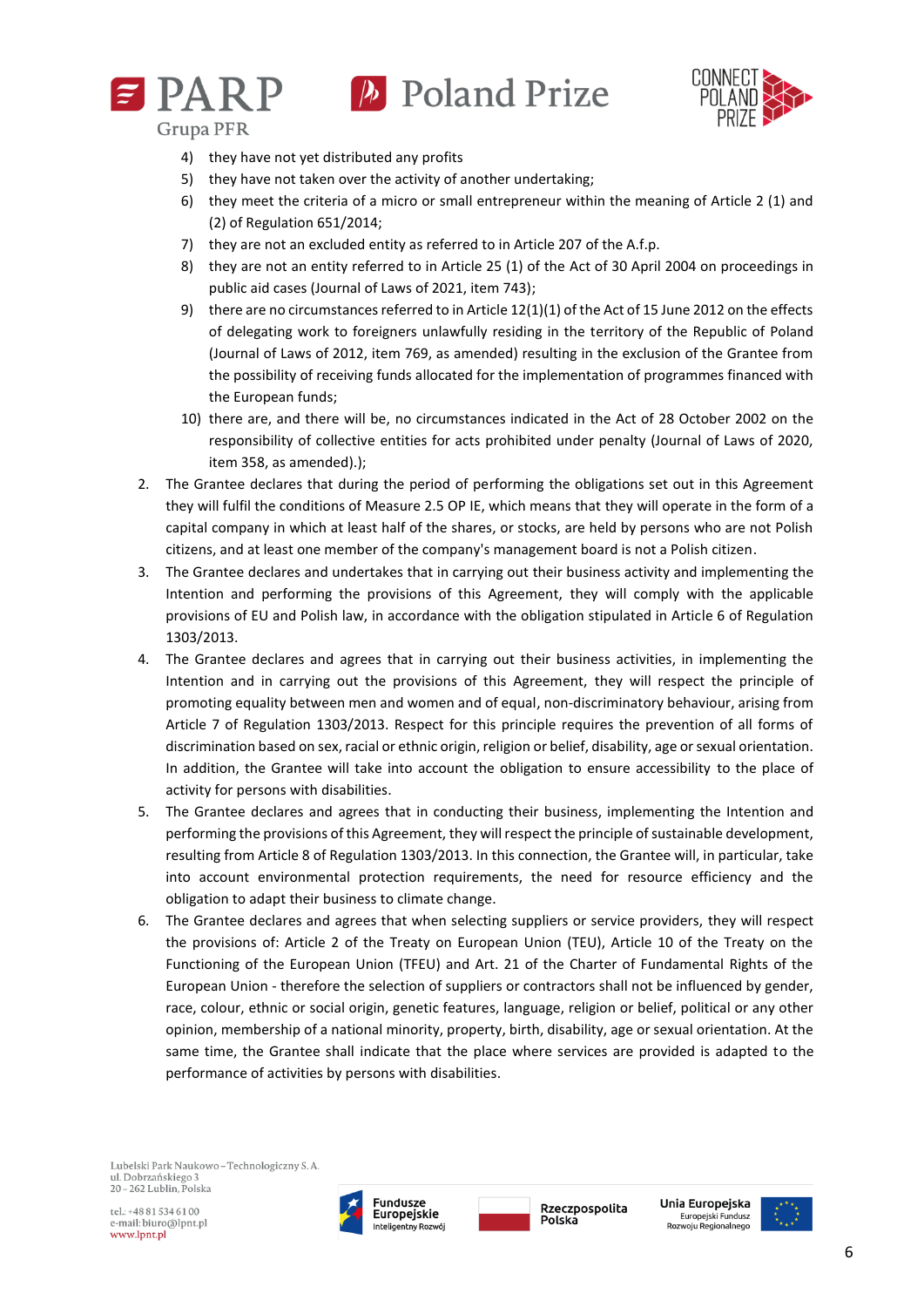



**Grupa PFR** 

- 7. The transfer of the Grantee's business activities to Mazowieckie Voivodship during the period of performance of this Agreement shall require the prior written and unequivocal consent of the Accelerator.
- 8. The Grantee declares and agrees that the subject matter of the Intention notified by them does not relate to the types of activities specified in:
	- 1) provision of § 4 (3) of the Regulation of the Minister of Infrastructure and Development of 10 July 2015 on granting financial aid by the Polish Agency for Enterprise Development under the Operational Programme Intelligent Development 2014-2020;
	- 2) the provision of Article 1 of Regulation 651/2014;
	- 3) the provision of Article 3(3) of the Regulation (EU) No 1301/2013 of the European Parliament and of the Council of 17 Dec. 2013 on the European Regional Development Fund and specific provisions concerning the Investment for growth and job objectives repealing Regulation (EC) No 1080/2006.

# **§ 5 Addressing conflicts of interest**

- 1. The parties are committed to exercising their duties and powers in a manner that precludes conflicts of interest.
- 2. For the purposes of this Agreement, a conflict of interest exists where the impartial and objective performance of duties or powers are compromised for reasons involving family, personal life, political affinity or connection with any country, economic interest or any other direct or indirect personal interest.
- 3. The Accelerator shall take measures to detect possible conflicts of interest, cases of corruption, fraud, double financing and circumvention of common law, and the Grantee shall be obliged to provide all information and documentation making it possible to establish the facts in this respect, and to require their staff to provide such relevant data and information.
- 4. The Grantee agrees that during the period of performance of this Agreement they shall conduct all transactions at arm's length within the meaning of Article 2(89) of Regulation 651/2014 - meaning that the terms and conditions of the transactions between the contracting parties do not differ from those that would be determined by independent undertakings, and do not contain any element of collusion. Any transaction that results from an open, transparent and non-discriminatory process is considered to meet the arm's length principle.
- 5. A Business partner must not be related to the Applicant within the meaning of Article 6c (2) of the APROP.
- 6. During the period of implementation of this Agreement, the Grantee may not purchase goods or services from affiliated or partner entities within the meaning of Article 3 (2) and (3) of Annex I to Regulation 651/2014. The Accelerator stipulates that the assessment of affiliations will be carried out taking into account the case law of the Court of Justice of the European Union and the decision-making practice of the European Commission, as well as the acquis of the Polish administrative and civil courts.
- 7. Notwithstanding the provisions of Subsection 4, the Grantee shall not purchase goods or services from entities which, directly or through other entities, have a personal or capital relationship with them. Personal or capital links are understood as links between the Grantee, or members of the Grantee's bodies, and the contractor or members of the contractor's bodies, consisting in:
	- 1) participating in the company as a partner in a civil partnership or partnership;
	- 2) holding at least 10% of shares or stocks;

Lubelski Park Naukowo - Technologiczny S. A. ul. Dobrzańskiego 3 20-262 Lublin, Polska

tel.: +48 81 534 61 00 e-mail: biuro@lpnt.pl www.lpnt.pl



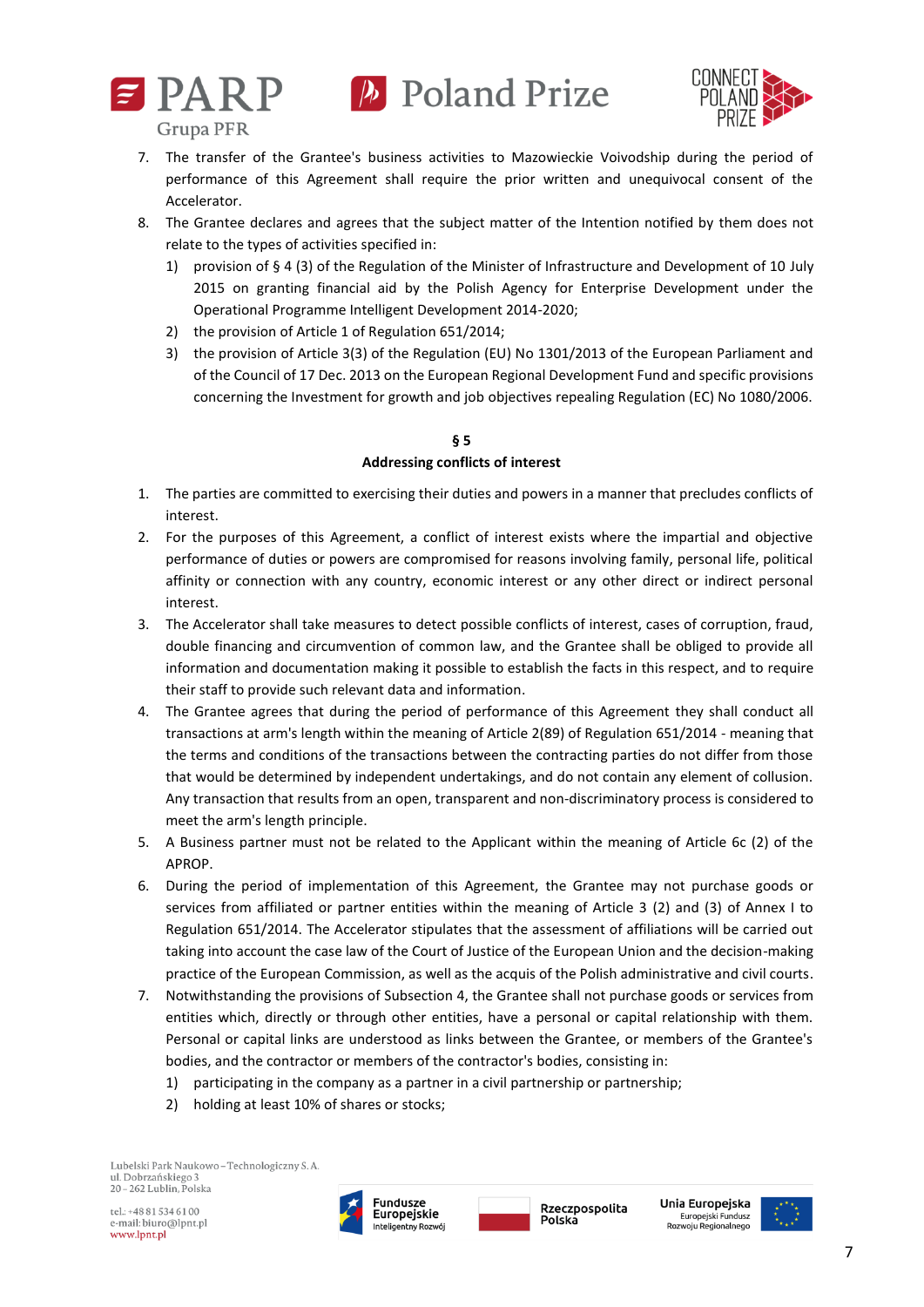



**Grupa PFR** 

- 3) performing the function of a member of a supervisory or managerial body, proxy or attorney;
- 4) being in such a legal or factual relationship that may raise justified doubts as to their impartiality in the selection of the economic operator, in particular being married, in a straight line, in a relationship of kinship or affinity in a collateral line to the second degree, or in a relationship of adoption, custody or guardianship.
- 8. During the term of the Agreement, the Grantee shall not assign to another party any rights, obligations or receivables under the Agreement, without the express and written consent of the Accelerator.
- 9. Each Party is obliged to inform any other any other Party immediately of the occurrence of circumstances justifying the suspicion of a Conflict of Interest. Any such information must have justification.
- 10. No later than 14 days after receiving the information referred to in Section 9, the other Party must respond to it.
- 11. In the event of a conflict of interest, the Parties shall proceed in good faith to assess the feasibility of remedying such an event, subject to Subsection 12.
- 12. If the Accelerator determines that a conflict of interest has occurred as a result of an intentional, knowing act or omission of the Grantee, or was intended to circumvent the provisions of the Agreement, or resulted from gross negligence, the Accelerator is entitled to terminate the Agreement.
- 13. If a conflict of interest concerns the purchase of products or services, the cost of such products or services shall become ineligible expenditure and shall not be subject to support from the funds of Measure 2.5 OP IE.

#### **§ 6**

### **Conditions for the transfer of the Grant**

- 1. The Grant shall be paid to the Grantee in installments (parts) upon fulfilment of the conditions indicated in this paragraph to the following bank account number, type: ………………………………………………………………
- 2. The rules for approving expenditure from the account referred to in Subsection 1 are laid out in the provisions of § 9.
- 3. The Grant is paid to cover the costs necessary for the implementation of the Acceleration action whereas the aid for this action may not exceed ..................... PLN. The Grant is provided to enable the initial implementation of the Grantee's solution by the Technology Recipient and/or to obtain capital from the Investor.
- 4. The amount of aid referred to in Subsection 3 is determined in the Detailed Budget of the Individual Acceleration Plan, which is an annex to this Agreement. The detailed budget of the Individual Acceleration Plan is subject to approval by the Accelerator, the relevant Business Partner and the Grantee. The Accelerator will approve the Detailed Budget of the Individual Acceleration Plan if it is in accordance with the provisions of this Agreement and guarantees the achievement of the objective of the Project pursued by the Grantee.
- 5. The HIPA, Individual Acceleration Plan Schedule, attached hereto, provides three milestones, with the final milestone signified as:
	- 1) in the case of acceleration in collaboration with the Technology Recipient: obtaining the results of validation of the subject of development or its key elements in a near-real environment, based on which a decision is made on the possibility of further collaboration with the Technology Recipient(s) with the Grantee on the basis of the developed solution; or



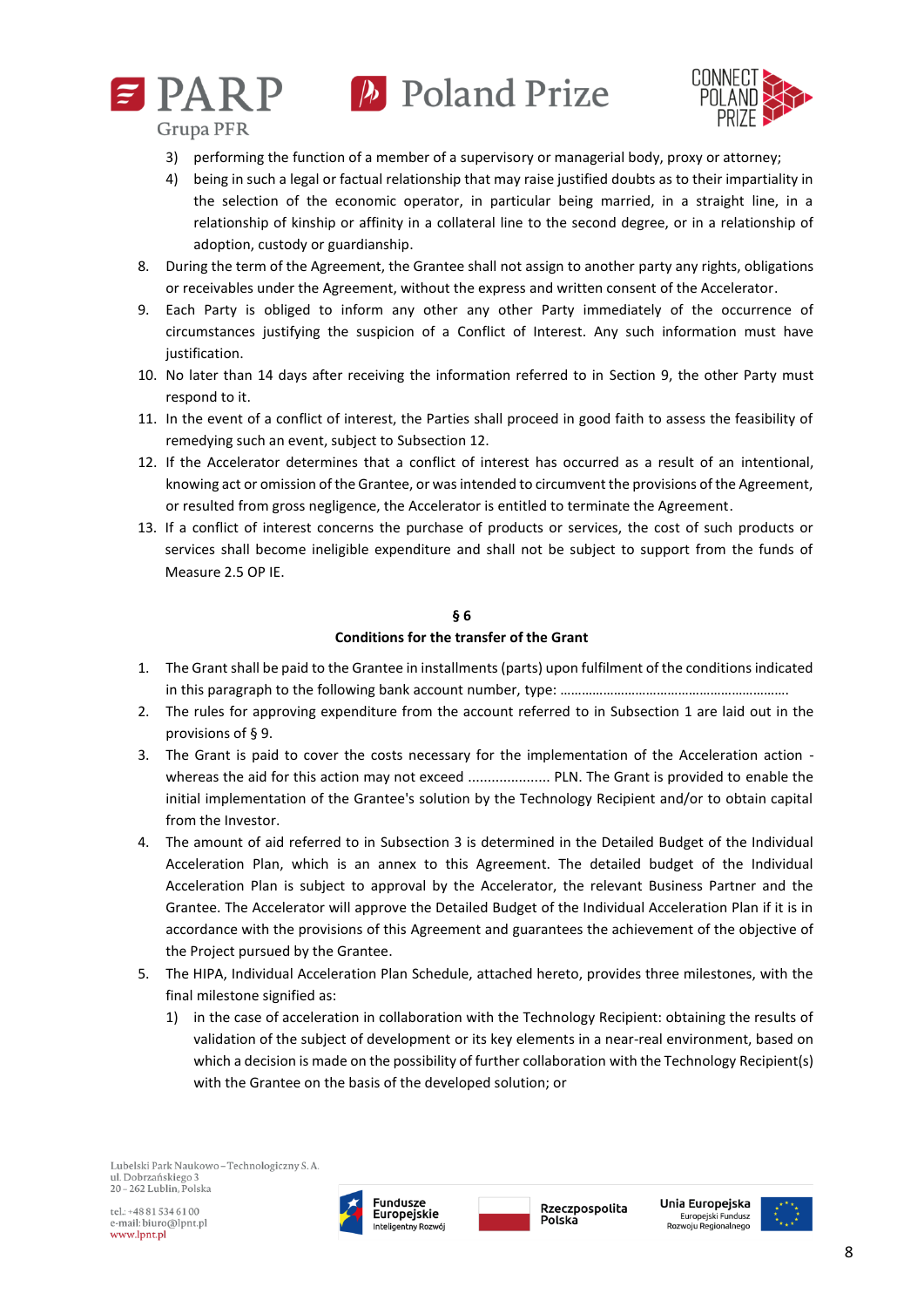



**Grupa PFR** 

- 2) in the case of acceleration in cooperation with the Investor: obtaining business results of the Grantee in accordance with the pre-investment agreement (term sheet) concluded between the Grantee and the Investor.
- 6. Each of the three milestones of the Individual Acceleration Plan are described in detail in HIPA, which is attached to this Agreement. Each of the three milestones are subject to approval by the Accelerator, the relevant Business Partner and the Grantee.
- 7. The achievement of the milestones referred to in Subsection 5 shall be confirmed by:
	- 1) a Milestone Achievement Report, which also confirms the achievement of the performance indicators describing the Milestone, and
	- 2) documents confirming the contents of the report, signed (within the meaning of Article 78 par. 1 of the Civil Code or a qualified electronic signature) by the Grantee and the Technology Recipient or the Investor.

The Accelerator does not introduce a closed catalogue of the documents referred to above but indicates that it must be clear from them that a Milestone has been achieved and an achievement indicator or indicators describing each of the Milestones referred to in Subsection 5.

- 8. The Accelerator shall have the right to request that the Grantee complete or correct the report, as well as to complete the documents and submit written explanations regarding the submitted documents. The Accelerator will exercise such rights to protect public funds and within the limits of the law, in particular those covered by the legal acts indicated in the preamble of this Agreement.
- 9. Each performance indicator must be objectively verifiable and must correspond (be relevant) to a milestone.

Performance indicators must be specific, measurable, accessible, realistic and time-bound.

- 10. The Accelerator stipulates that the specifics of each milestone included in HIPA must reflect the nature and logic of the process:
	- 1) the product (including service), or technology development, in collaboration with the relevant Technology Recipient, ensuring conditions for the completion of the development process, with validation of the development object or its key elements in a near real-world environment; or
	- 2) business development of the Grantee in cooperation with the respective Investor, providing the conditions for obtaining the Grantee's business results in accordance with the pre-investment agreement (term sheet) entered into between the Grantee and the Investor.
- 11. HIPA sets deadlines for the achievement of Milestones. Failure to reach a Milestone by the deadline stated shall entitle the Accelerator to terminate this Agreement.
- 12. The achievement of each of the milestones of the Individual Acceleration Plan allows for the payment of a settlement amount representing a percentage of the amount of assistance provided in cash, as defined in HIPA. With respect to milestone III the settlement amount being no less than 45.00% of the amount of assistance provided. In connection with the above, the Parties agree that:
	- 1) achievement of Milestone I entitles the Grantee to payment of ......... % of the amount indicated in paragraph 6.3,
	- 2) achievement of Milestone II entitles the Grantee to payment of ......... % of the amount indicated in paragraph 6 item 3,
	- 3) achieving Milestone III entitles the Grantee to payment of ......... % of the amount indicated in Subsection 6, item 3.
- 13. For HIPA milestones, failure to achieve:

1) Milestone I, or

Lubelski Park Naukowo - Technologiczny S. A. ul. Dobrzańskiego 3  $20 - 262$  Lublin. Polska



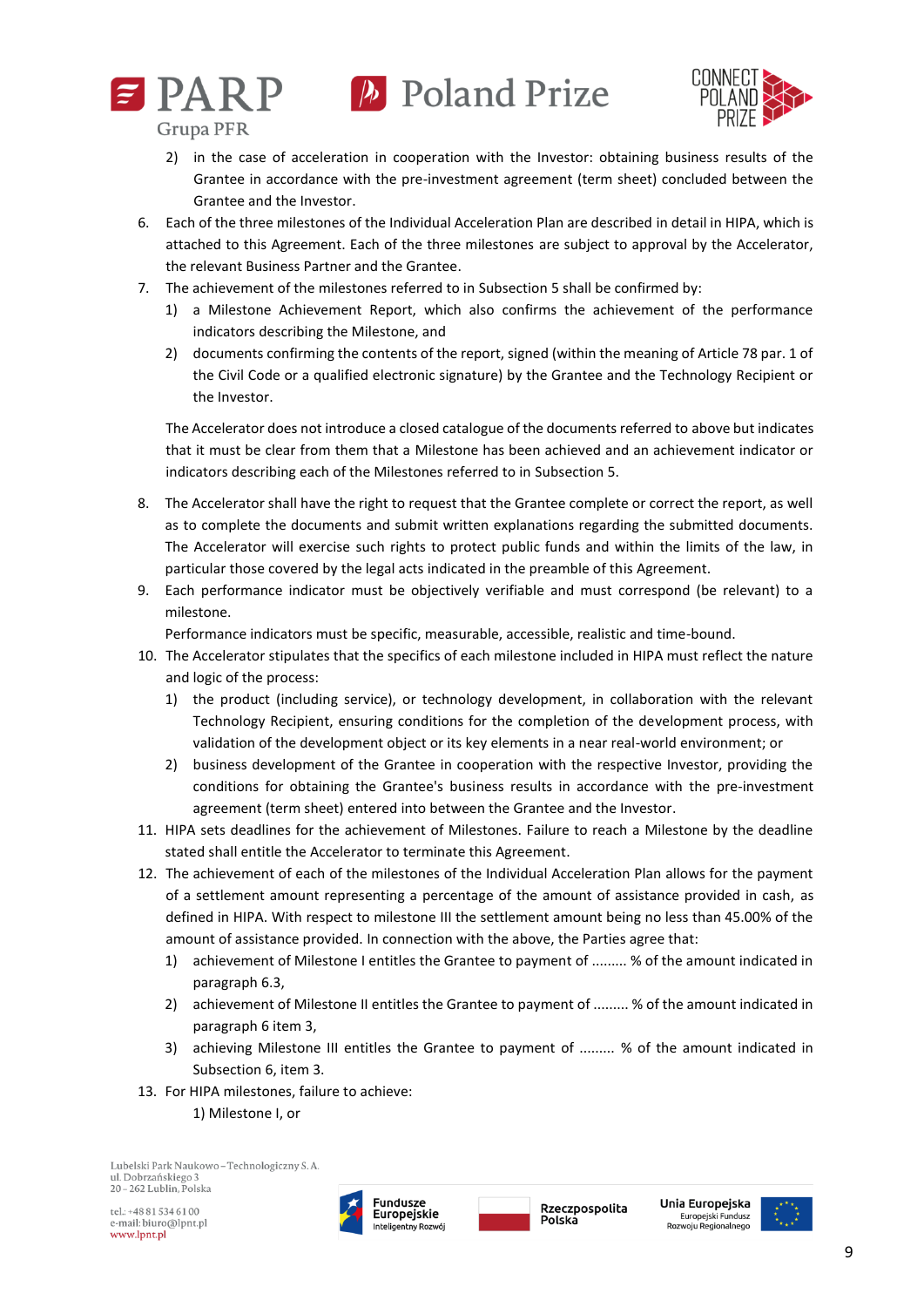





2) Milestone II

precludes taking actions described in HIPA as appropriate for, respectively:

(a) Milestone II,

b) Milestone III.

- 14. Information on the achievement or non-achievement of each Milestone shall be prepared in writing by the Accelerator. The Accelerator prepares the Information on the basis of information and documents presented by the Grantee and, if applicable, on the basis of the results of inspections carried out on the Grantee. The Information prepared by the Accelerator is subject to approval by the Business Partner. After the Information is approved, it is forwarded to the Grantee.
- 15. The Grantee is entitled to submit objections to the content of the Information referred to in Subsection 14. The Accelerator will consider the objections within 21 days of receiving the objections. In order to consider the objections, the Accelerator may carry out an audit applying respectively the provisions of § 14 of the Agreement. The commencement of an audit suspends the time limit for the examination of objections.
- 16. Payment of the last installment of the Grant depends on the results of the audit, carried out by the Accelerator in accordance with the provisions of  $\S$  14 of the Agreement. A positive result of the audit confirming the fulfilment of obligations under the Agreement - obliges the Accelerator to pay the last installment of the Grant.
- 17. The grant is paid by the Accelerator within 30 days of the positive outcome of the audit referred to in Section 16.
- 18. The Grantee is entitled to finance the costs necessary for the execution of the Agreement from their own resources.
- 19. The Accelerator may suspend payment of the next installment of the Grant in the event that:
	- 1) The Grantee fails to submit to, or obstructs inspection or monitoring activities, including obstructing the Accelerator Manager's access to information;
	- 2) The Grantee fails to submit documents or information concerning the performance of the Agreement within the timeframe resulting from the Agreement or at the request of the Accelerator;
	- 3) The Accelerator obtains information justifying the presumption that the Grantee has misled the Accelerator as to the assumptions or degree of performance of the Agreement or submitted statements or documents;
	- 4) The Accelerator obtains information justifying the presumption that the Grantee has breached the provisions of this Agreement;
	- 5) The Accelerator becomes aware of the occurrence of circumstances that may necessitate the termination of this Agreement or demand the return of the Grant paid to the Grantee.
	- 6) Implementation of the provisions of the Agreement has not commenced for more than 4 weeks from the date of signing the Agreement, and the Accelerator has not been informed of the reasons for the delay;
	- 7) The Grantee has ceased operating, bankruptcy proceedings have been initiated against them under the provisions of the Act of 28 February 2003 Bankruptcy Law (Dz. U. of 2020, item 1228, as amended) or the provisions of Regulation (EU) 2015/848 of the European Parliament and of the Council of 20 May 2015 on insolvency proceedings (OJ L 141, 5.6.2015, pp. 19-72).
	- 8) The Grantee has spent the Grant funds contrary to the Agreement, in particular for purposes other than those specified in the HIPA.





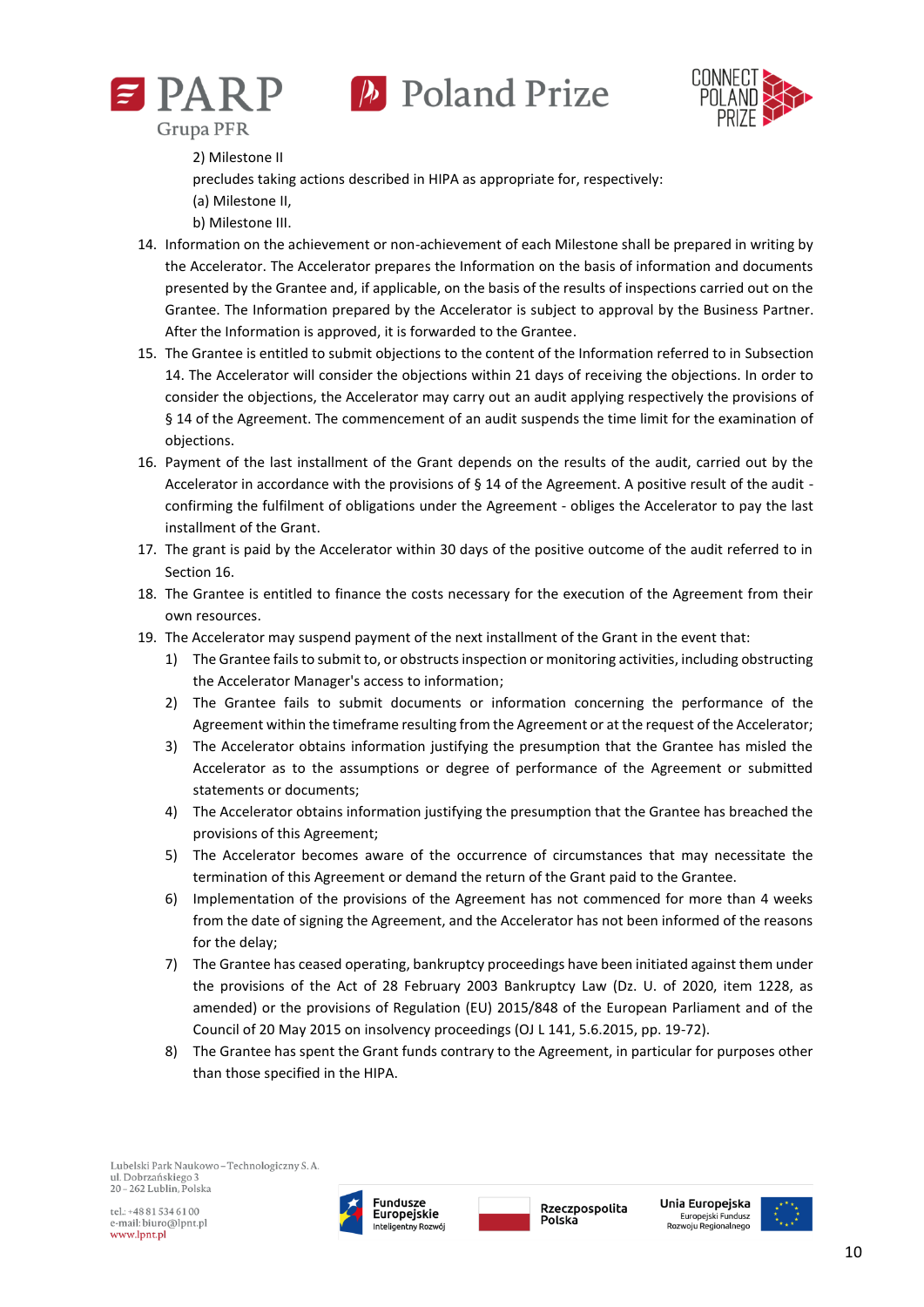



**Grupa PFR** 

- 9) In order to obtain assistance, the Grantee has provided false statements or documents, or concealed information relevant to the assessment of the possibility of the Grantee receiving public assistance.
- 10) The Grantee is under an obligation to return the aid resulting from the decision of the European Commission declaring the aid illegal and incompatible with the internal market;
- 11) The Grantee has failed to establish the security referred to in § 19 of the Agreement by the due date.

# **§ 7 Principles on the budget**

- 1. The detailed budget for the Individual Acceleration Program, which is attached to this Agreement, presents a calculation of the Grantee's expenses necessary for:
	- 1) The development of the Grantee's product (including service) or technology, in order to obtain the results of validation of the subject of development in a near-real environment, on the basis of which a decision is made on the possibility of further cooperation of the Recipient(s) of the technology with the start-up on the basis of the developed solution;
	- 2) Obtaining business results of the Grantee in accordance with the pre-investment agreement (term sheet) concluded between the start-up and the Investor on the basis of which a decision is made on the capital investment of the Investor in the Grantee.
- 2. The calculation referred to in Subsection 1 will take into account sole expenditure meeting the general eligibility conditions set out in the Eligibility Guidelines, i.e., expenditure which is necessary, reasonable and reliably estimated in relation to each Individual Accelerator Programme.
- 3. The Grantee and the Acceleration Manager shall carry out market analysis for every expense presented in the budget and document how this analysis was carried out. The analysis is carried out in accordance with the provisions of the Guidelines in the scope of eligibility.
- 4. The purposefulness, rationality and effectiveness of the expenditure included in the detailed budget of the Individual Accelerator Programme is subject to verification by the Accelerator as well as approval by the Accelerator and any relevant Business Partner. The Accelerator carries out the verification taking into account the principles set out in art. 44 par. 3 of the Act and cooperates with the Business Partner, considering its comments and objections when making his/her decisions. If the Accelerator demonstrates that the expenditure proposed by the Grantee does not comply with these rules, they refuse to approve it and inform the Business Partner about it. In this case, the questioned expenditure cannot be covered by the Detailed Budget of the Individual Acceleration Programme.

If the expenditure is approved by the Accelerator and Business Partner, the Grantee shall be notified immediately.

# **§ 8**

# **Rules for the payment of advances**

- 1. HIPA may consider the payment of settlement amounts (Grant) to the Grantee in the form of an advance payment, with the maximum value of an advance installment being 30% of the amount referred to in § 6.12 p.1 to 3 of this Agreement.
- 2. The Grantee may receive an advance payment in respect of any settlement amount specified in HIPA. The first installment of the advance payment may be received by the Grantee after the conclusion of the Grant Agreement, pursuant to the rules set forth in Subsection 4.

Lubelski Park Naukowo - Technologiczny S. A. ul. Dobrzańskiego 3  $20 - 262$  Lublin. Polska

tel.: +48 81 534 61 00 e-mail: biuro@lpnt.pl www.lpnt.pl



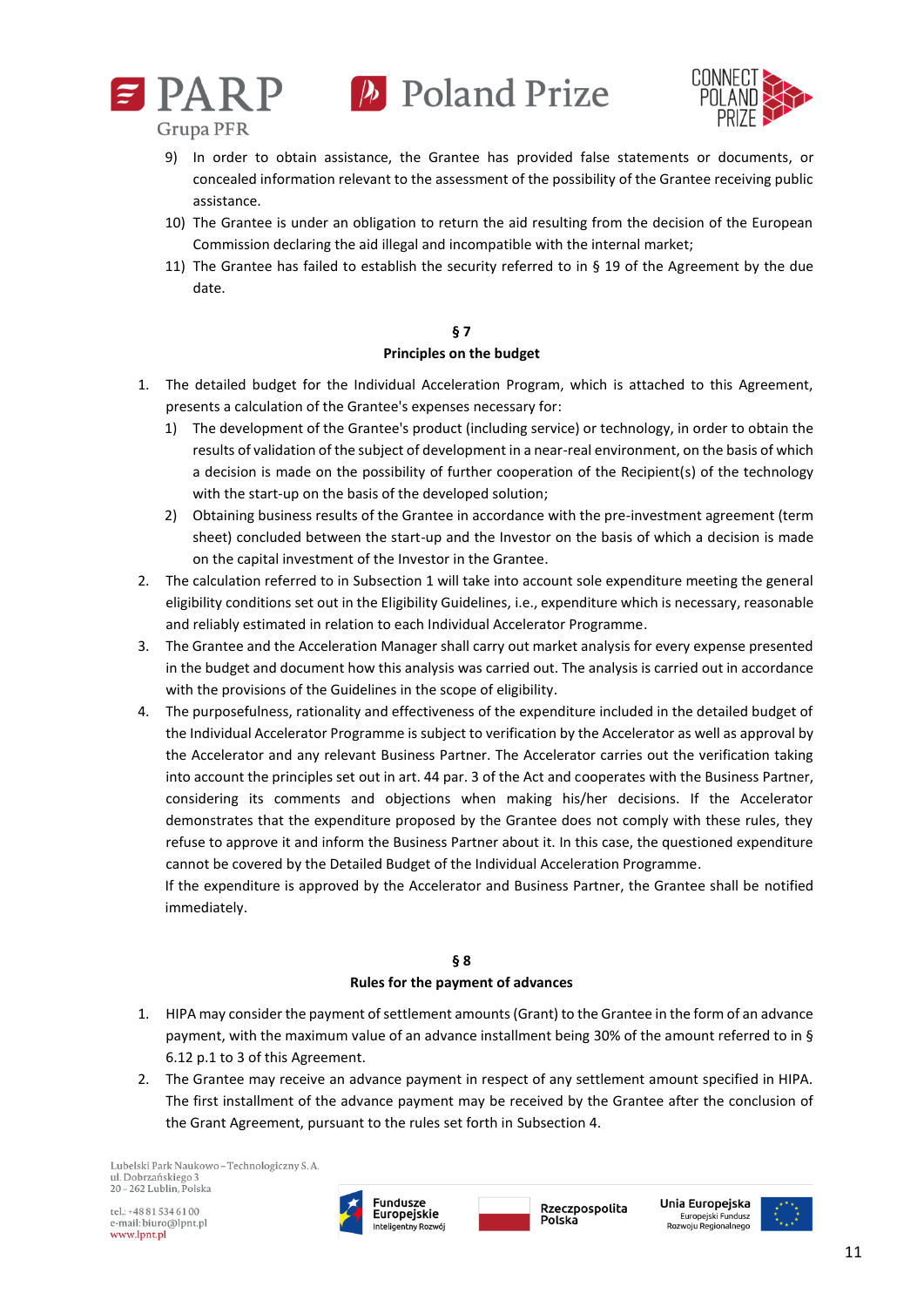



- 3. Subsequent advances, if provided for subsequent HIPA settlement amounts, shall be provided subject to the achievement of the milestone to which the previous advance installment is related. If a Milestone is not achieved, the settlement amount adopted for it in the Individual Acceleration Programme Schedule cannot be paid.
- 4. The payment of the advance is conditional upon:
	- 1) establishment bank account referred to in § 9 of this Agreement,
	- 2) payment of security for the correct performance of the Agreement, in accordance with § 19 of the Agreement.
- 5. The decision on disbursement of an advanced installment will be made by the Accelerator on the basis of the Grantee's application and will depend on the assessment of the justification provided by the Grantee.

# **§ 9 Bank account**

- 1. All payments by the Accelerator to the Grantee made in the execution of this Agreement shall be paid into a bank account with the bank: ............................ account no: ……………………………………………
- 2. The Accelerator will promptly approve any instruction to transfer funds from the account after the Grantee has provided information confirming that the transfer is in fulfillment of this Agreement, for HIPA covered expenditures. Along with the milestone report, the Grantee will be required to state that the expenditure or transfers were not made to an affiliate or partner entity.
- 3. The Accelerator does not agree to transfer funds paid under this Agreement to any other account of the Grantee, or to the account of an affiliate or partner.
- 4. The Accelerator shall have the right to request additional clarification from the Grantee if they have doubts as to the compliance of the expenditure under this Agreement.
- 5. In the event of changing the bank account referred to in Subsection 1, the Grantee is obligated to immediately notify the Accelerator and sign the relevant annex to the Agreement. In order to conclude the annex, the Grantee is obligated to submit to the Accelerator a certificate from the bank confirming that he/she is the owner of the new bank account. A breach of the provisions of this paragraph will result in the fact that the payment made by the Accelerator to the bank account indicated in the Agreement will be considered as proper performance of this Agreement, and the Grantee will not have any claims against the Accelerator in any such case.

# **§ 10**

# **Eligible costs**

- 1. Subject to the provisions of this Section, all eligible expenses are those identified in HIPA.
- 2. Eligible expenditure is incurred in respect of:
	- 1) remuneration for persons participating in the implementation of the Individual Acceleration Programme; including persons engaged under the basis of civil-law contracts,
	- 2) the purchase of services,
	- 3) the purchase of fixed assets,
	- 4) the purchase of intangible assets,
	- 5) the implementation of information and promotional activities.
	- 6) Other costs.
- 3. Expenses not covered by HIPA are deemed ineligible.
- 4. Any expenditure not covered by HIPA is deemed ineligible.

Lubelski Park Naukowo - Technologiczny S. A. ul. Dobrzańskiego 3  $20 - 262$  Lublin. Polska

tel.: +48 81 534 61 00 e-mail: biuro@lpnt.pl www.lpnt.pl



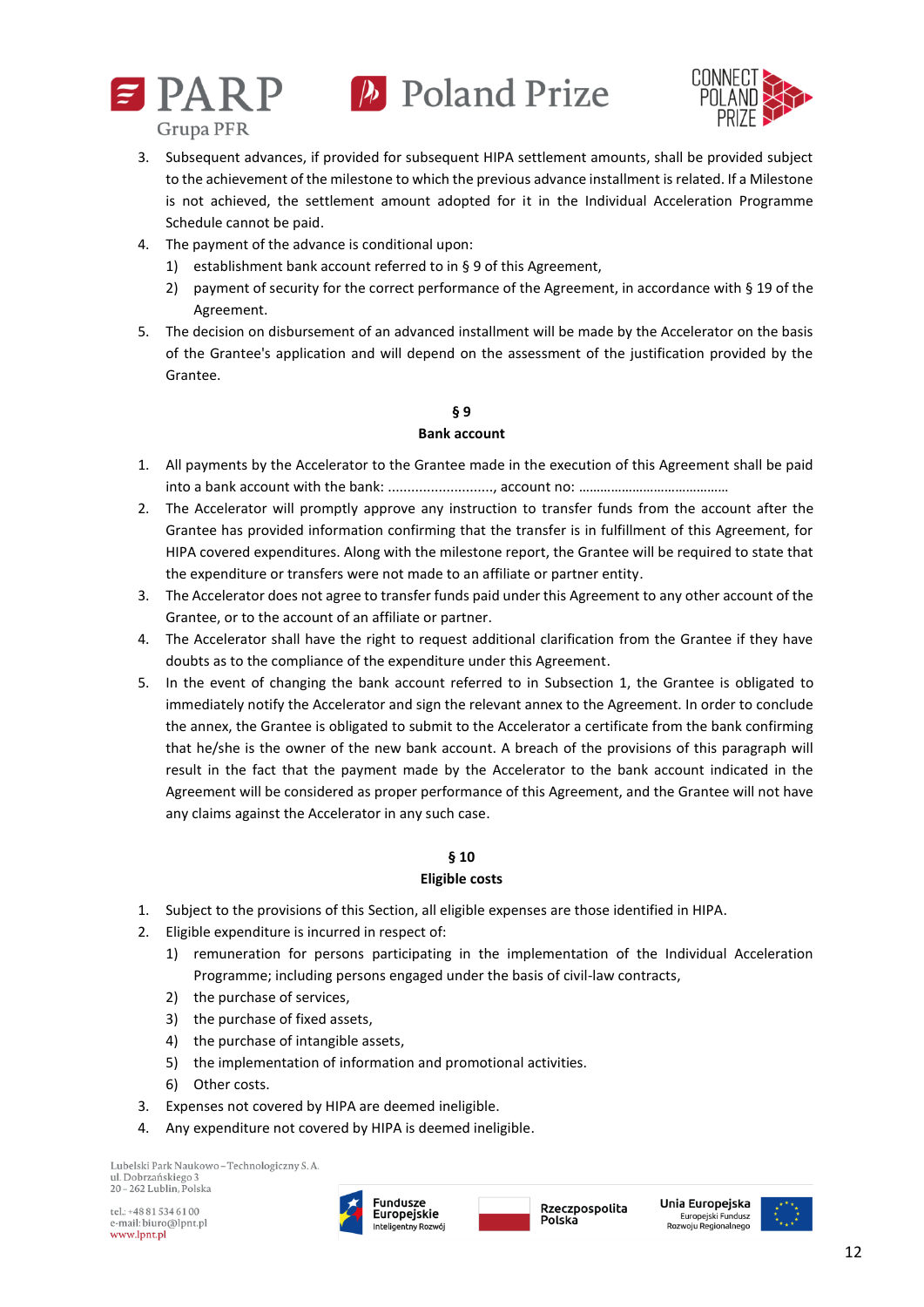



**Grupa PFR** 

- 5. Expenditure incurred by the Grantee on value added tax (VAT) shall not be eligible.
- 6. The conclusion of this Agreement is not tantamount to recognizing as eligible all costs incurred during its implementation. In the event of a breach of the provisions of this Agreement, or the provisions of the Eligibility Guidelines, the Accelerator may consider the expenditure ineligible.
- 7. To assess the eligibility of expenditure, the Accelerator applies the provisions of the Eligibility Guidelines, in particular Chapter 6.2 of the Guidelines.
- 8. Due to the nature of public aid granted to the Grantee, and the settlement of expenditure in the form of lump sums, the Grantee shall not apply the procedures for the selection of contractors referred to in chapter 6.5 of the Eligibility Guidelines.
- 9. The Accelerator shall establish the following specific conditions for the eligibility of expenditure:
	- 1) The cost of the acceleration activity must include the cost of purchasing the services of the Acceleration Manager, up to ......... % of the amount of the eligible costs.
	- 2) The Parties agree that the cost of purchasing the services of the Acceleration Manager shall not be less than 2 % of the amount of the eligible costs.
- 10. Failure by the Grantee to purchase the services of the Acceleration Manager shall constitute a material breach of this Agreement, entitling the Accelerator to terminate this Agreement by giving one month's notice.

#### **§ 11**

#### **The Acceleration Manager**

- 1. The Acceleration Manager is appointed by the Accelerator from among candidates with appropriate knowledge and professional experience. The grantee concludes with the Acceleration Manager, appointed by the Accelerator, a civil law agreement specifying as a minimum: the rules for determining the amount of remuneration, the duration of the Manager's work, the mode of communication between the parties pertaining to this agreement, the scope of the Manager's duties and the confidentiality rules.
- 2. The Acceleration Manager's task is primarily to provide substantive assistance to the Grantee in terms of finding, or verifying, the right business model, validating the product concept, preparing for meetings with investors and establishing a network of business contacts in the Polish market.
- 3. The scope of tasks of the Acceleration Manager includes: cooperation in the development of the Individual Acceleration Plan, and then its implementation on the basis of the selected industry/specialisation, along with designated Milestones and indicators of their implementation. The scope of tasks of the Acceleration Manager also includes carrying out the analysis of the Grantee's needs, facilitating access to industry mentors, technologies, key training through market analyses carried out in this respect; carrying out the monitoring of tasks and the achievement of milestones by the Grantee.
- 4. The agreement between the Grantee and the Acceleration Manager must stipulate that the Manager is entitled to have access to any and all information regarding the Grantee's activities, including expenditure incurred under this Agreement.
- 5. The Acceleration Manager is entitled to carry out inspections of the Grantee. The provisions of § 14 of the Agreement apply accordingly.
- 6. The exchange of information between the Accelerator and the Acceleration Manager concerning the affairs of the Grantee shall not constitute a breach of the confidentiality principle referred to in Subsection 1.





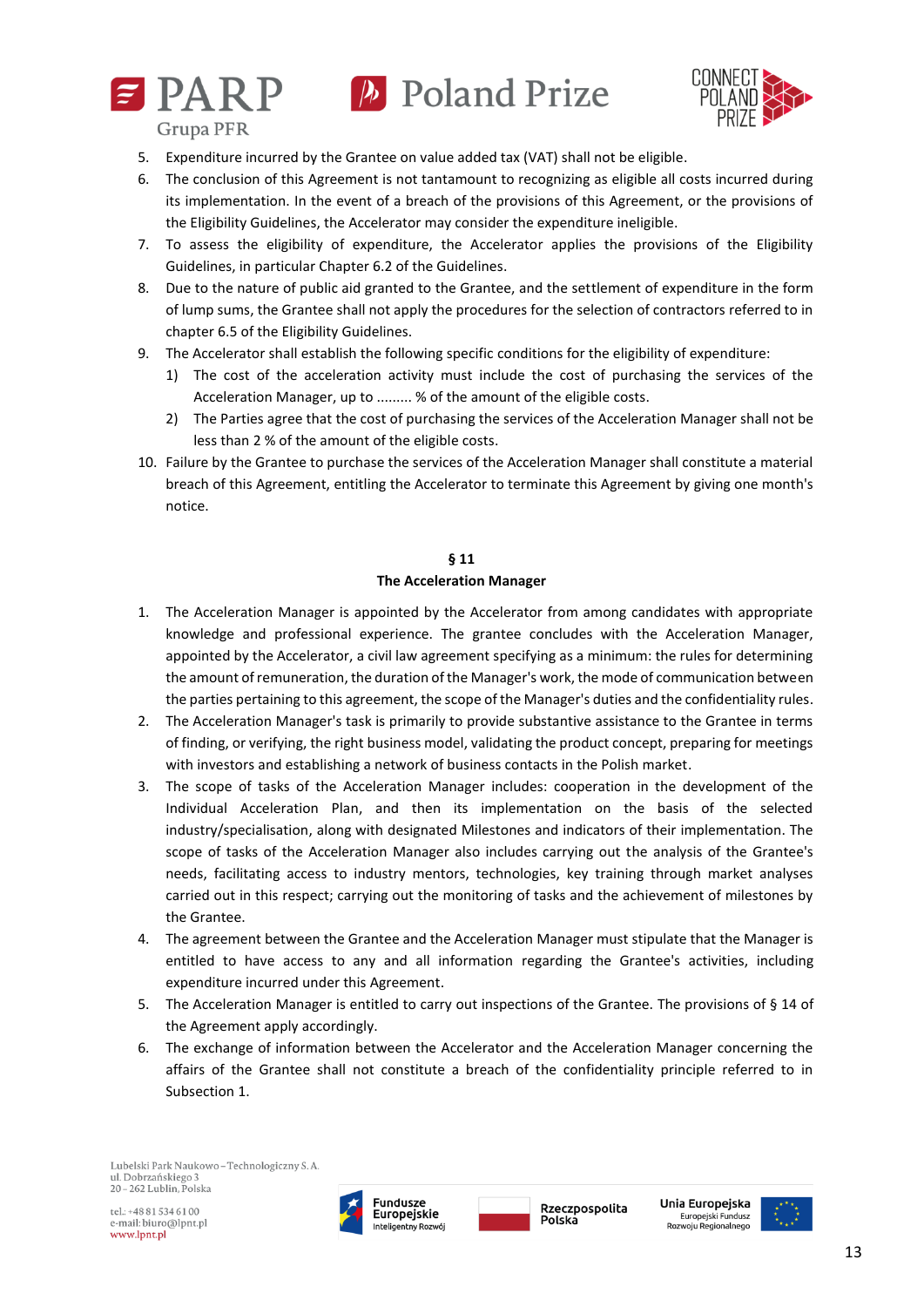



7. The Grantee is entitled to apply to the Accelerator for a change of Acceleration Manager. Such a request must include justification. The Accelerator is not bound by the Grantee's request. The Accelerator will consider the Grantee's request within 21 days from the date of the submission.

### **§ 12 Supervision by the Accelerator**

- 1. The Accelerator is entitled to control and supervise the performance of the Agreement.
- 2. The right of inspection is to be understood in such a way that the Grantee is obliged to present to the Accelerator all and any documents or information describing the manner of the performance of the Agreement. The right of supervision is to be understood as meaning that the Accelerator has the right to request the Grantee to change the performance of the Agreement if it is determined that the Grantee is executing the Agreement in a manner that violates its provisions.
- 3. The Accelerator has the right to make copies of all documents originating from the Grantee or those in the possession of the Grantee concerning the implementation of this Agreement. These documents will be forwarded to PARP and other authorised bodies, in particular those indicated in § 14, paragraph 3 of this Agreement.
- 4. The Accelerator conducts ongoing monitoring of progress of the Individual Acceleration Plan, with particular emphasis on its compliance with HIPA.
- 5. Upon request by the Accelerator, the Grantee shall promptly provide all documentation, material and information relating to the performance of the Agreement.
- 6. The Grantee shall comply with the orders of the Accelerator, issued in connection with the right to carry out inspection and supervision concerning: the removal of identified irregularities, non-compliances or risks.
- 7. The Grantee is obliged to immediately inform the Accelerator of any threats, inconsistencies and irregularities in the performance of the Agreement, as well as of the intention to abandon the execution of the Agreement, as well as the risk of failure to achieve Milestones or performance indicators.
- 8. The Accelerator is not obliged to monitor the amount of expenditure actually incurred by the Grantee under the Individual Development Plan or the Individual Acceleration Plan.

# **§ 13**

#### **Supervision of organisational changes of the Grantee**

- 1. Subject to Section 2, during the implementation of the Agreement, any and all organisational changes to the Grantee's enterprise, in particular involving merger, division and transformation, shall require prior written notification to the Accelerator. This provision applies mutatis mutandis to the disposal of shares or stocks by the Grantee.
- 2. If the Grantee's Business Partner acts as an Investor, taking up shares or stocks in the Grantee by the Business Partner does not require the Accelerator's consent.
- 3. Along with the information referred to in Subsection 1, the Grantee will provide the Accelerator with documents specifying the scope of the planned organisational changes. On the basis of the information and documents submitted, the Accelerator will make a legal analysis of the impact of the planned organisational changes on the possibility of continuation of the Agreement. With the results of the analysis carried out, the Accelerator presents the findings to the Grantee in a letter, including legal justification. If the results of the qualification indicate that the changes planned by the Grantee threaten





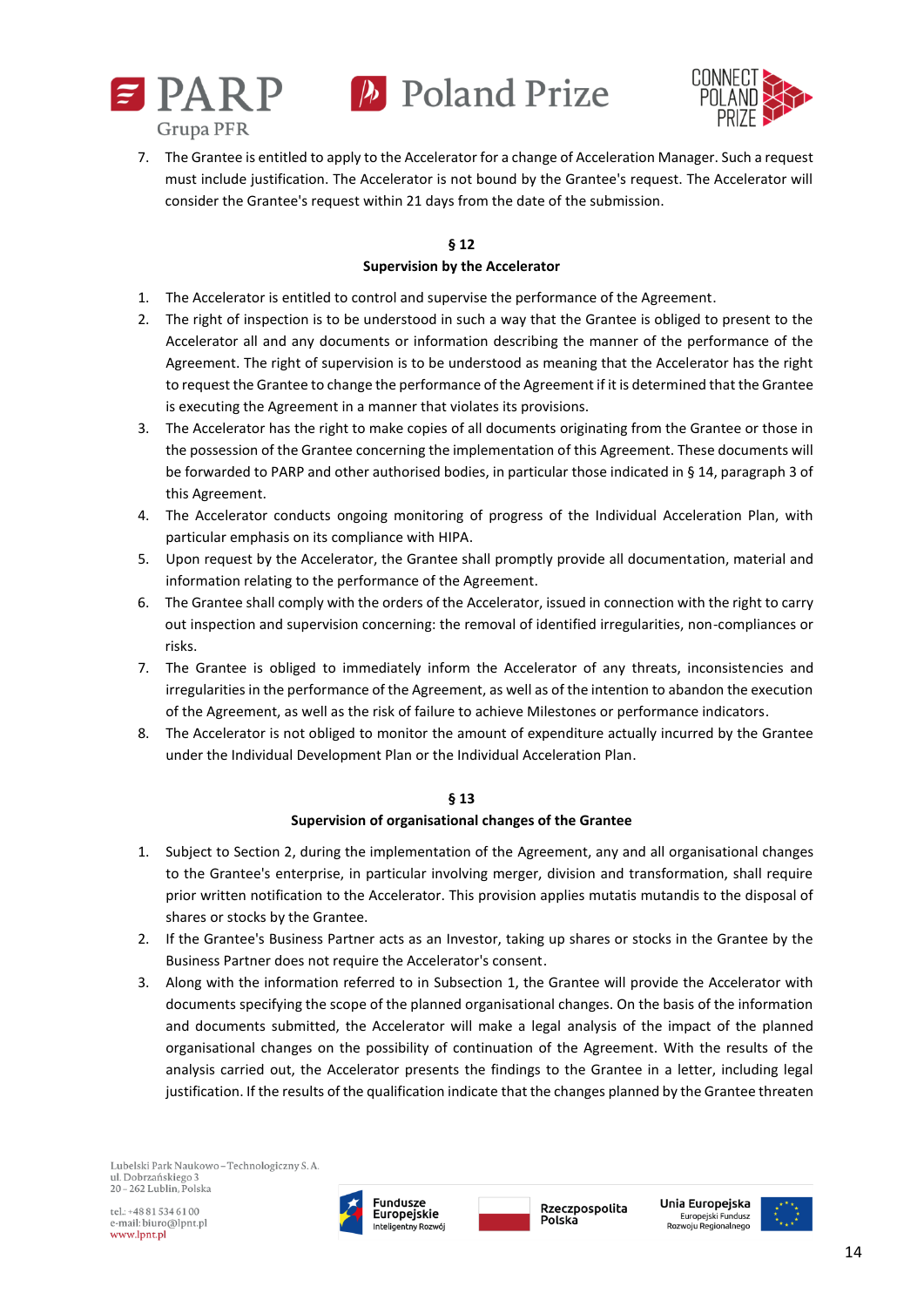





the possibility of further continuation of this Agreement, the Accelerator informs the Grantee of the above.

4. Subject to Section 2, the Accelerator may impose their approval of a change in the partners or shareholders of the Grantee, or the granting of a favourable opinion on planned organisational changes to the Grantee's business upon the Grantee's compliance with additional conditions, directed at ensuring the lawful implementation of the provisions of this Agreement.

# **§ 14 Control & Monitoring**

- 1. The Accelerator (or persons acting for, and on, their behalf) will conduct monitoring and inspection of the performance of this Agreement by the Grantee, to which the Grantee agrees. The Grantee is obliged to provide assistance in carrying out monitoring and inspection, including making available premises and documentation.
- 2. Specifically, documentation confirming the achievement of milestones, (including their respective indicators), will be checked.
- 3. The beneficiary also agrees to, and will enable control, to be carried out at any time by the managing authority, i.e., the minister in charge of regional development. The tasks in this scope are performed by an organisational unit in the office servicing that minister. The unit is responsible for the preparation and implementation of the IR OP indicated in the Detailed description of the priorities of the Innovative Development Operational Programme 2014-2020, the certifying authority, i.e., the minister in charge of regional development, whose tasks in this scope are performed by an organisational unit in the office servicing that minister, responsible for the implementation of tasks in the scope of certification and indicated in the Detailed description of the priorities of the Innovative Development Operational Programme 2014-2020. The minister in charge of regional development, whose tasks in this scope are performed by an organisational unit in the office servicing that minister, responsible for the implementation of tasks in the scope of certification and indicated in the Detailed description of the priorities of the Innovative Development Operational Programme 2014-2020, the General Inspector of Fiscal Control who is responsible for ensuring audits to verify the efficient functioning of the management and control system of the Operational Programme Innovative Development 2014 - 2020 and audits of operations, the European Commission, or any other institution authorized to conduct audits on the basis of separate regulations or authorizations, and to make available, at the request of these institutions and the European Court of Auditors, all documentation related to the Grant Project and the executed Agreement.
- 4. The Grantee agrees to submit to inspection performed for the purposes of the Project by the Accelerator or an entity indicated by it. The control will be performed by the Accelerator or other institutions authorized by law or entities indicated by PARP or the Accelerator. Failure by the Grantee to submit to inspection by the Accelerator or authorised entities will be considered a breach of the Agreement.
- 5. The Accelerator shall visit the Grantee for monitoring or inspection purposes. The visits will be announced no less than 7 days before the date of the visit. The Grantee will be informed about the purpose of the monitoring or inspection visit and its scope.
- 6. The Accelerator reserves the right to conduct audits or control visits without prior notice, if they become aware of irregularities in the implementation of the Agreement by the Grantee, in particular the spending of funds from the Grant for purposes not related to the Agreement.
- 7. Inspections may be carried out at the premises of the Accelerator on the basis of documents provided by the Grantee or at any place directly related to the activities of the Grantee.

Lubelski Park Naukowo - Technologiczny S. A. ul. Dobrzańskiego 3 20-262 Lublin, Polska

tel.: +48 81 534 61 00 e-mail: biuro@lpnt.pl www.lpnt.pl



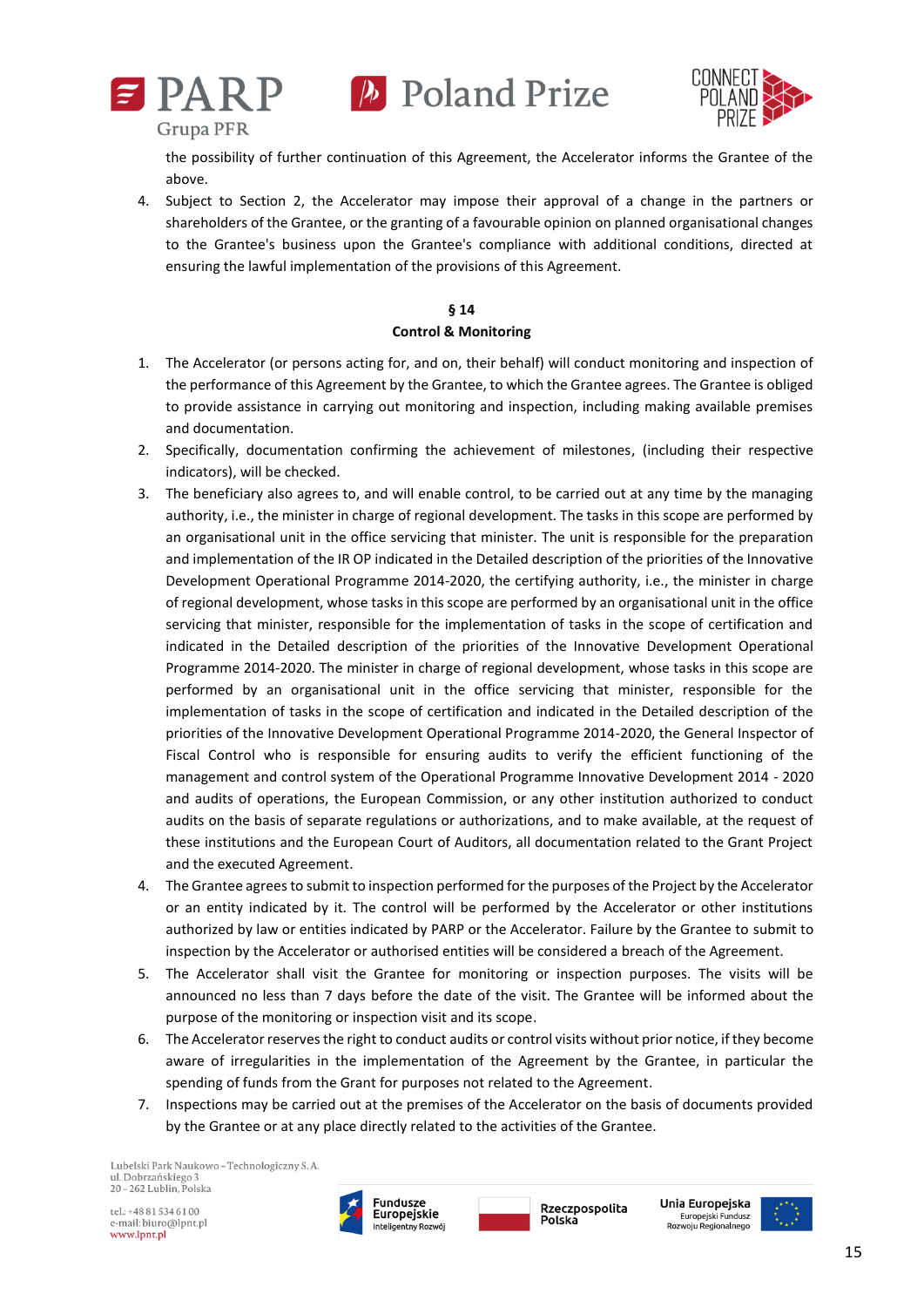





- 8. In the case of an inspection carried out at the Grantee's place of business, the Accelerator must be provided with access to the areas and premises where the activities related to the Agreement are carried out, the accounting computer system for the implementation of the Agreement, and all documentation related to the implementation of the Agreement, including all documents and computer files and any other media related to the financial and technical management of the activities related to the implementation of the Agreement.
- 9. The Grantee shall ensure, at their own expense, the presence of individuals who will provide explanations on the disbursement of funds and other issues related to the implementation of the Agreement.
- 10. Failure by the Grantee to comply with the obligations set out in this Section shall be treated as an impediment to the carrying out of inspection or monitoring activities.

Before the Accelerator decides to apply the sanction provisions, the Accelerator shall call upon the Grantee to comply with control obligations - unless the Accelerator has knowledge of a knowing or intentional breach of the Agreement by the Grantee resulting from an act or omission.

### **§ 15 Intellectual property**

- 1. The Grantee represents, and warrants, that they are entitled in their own name to dispose of the full rights to the solutions covered by the Intention, including those previously developed under the Grant Agreement in the development phase.
- 2. The Grantee represents that on the date of entering into this Agreement, the intellectual property rights necessary to perform this Agreement are not encumbered by any property or bond rights in favour of any third party other than the Business Partner, or seized in any enforcement proceedings, and the Grantee has not undertaken to sell or encumber by any property or bond rights all or part of the intellectual property rights necessary to perform the Agreement, nor has the Grantee entered into any preliminary agreement in this regard, nor has the Grantee made any offer to any entity other than the Business Partner.
- 3. The Grantee declares that the Project, or its elements, have never been subject to any form of marketing in the Polish market (within the territory of the Republic of Poland). For the avoidance of doubt, the Parties point out that the notion of market is assessed in the light of the Commission Notice on the definition of the relevant market for the purposes of Community competition law (97/C 372/03, text with EEA relevance; OJ C 372, 9.12.1997, p. 5, Polish special edition: Chapter 08 Volume 001 pp. 155 - 163).
- 4. The Accelerator requires that intellectual property rights created in connection with the performance of this Agreement shall be owned by the Grantee. The Grantee may dispose of the intellectual property rights for the benefit of a Business Partner after obtaining a positive decision from the Acceleration Manager. When preparing the decision, the Acceleration Manager is bound by the content of the agreement concluded between the Grantee and the Business Partner.

# **§ 16 Sustainability**

1. Where the Grantee uses the Grant, or part of it, to purchase fixed assets (infrastructure) or to carry out productive investments, (investments enabling the production of a product or the provision of a

Lubelski Park Naukowo - Technologiczny S. A. ul. Dobrzańskiego 3 20-262 Lublin, Polska

tel.: +48 81 534 61 00 e-mail: biuro@lpnt.pl www.lpnt.pl



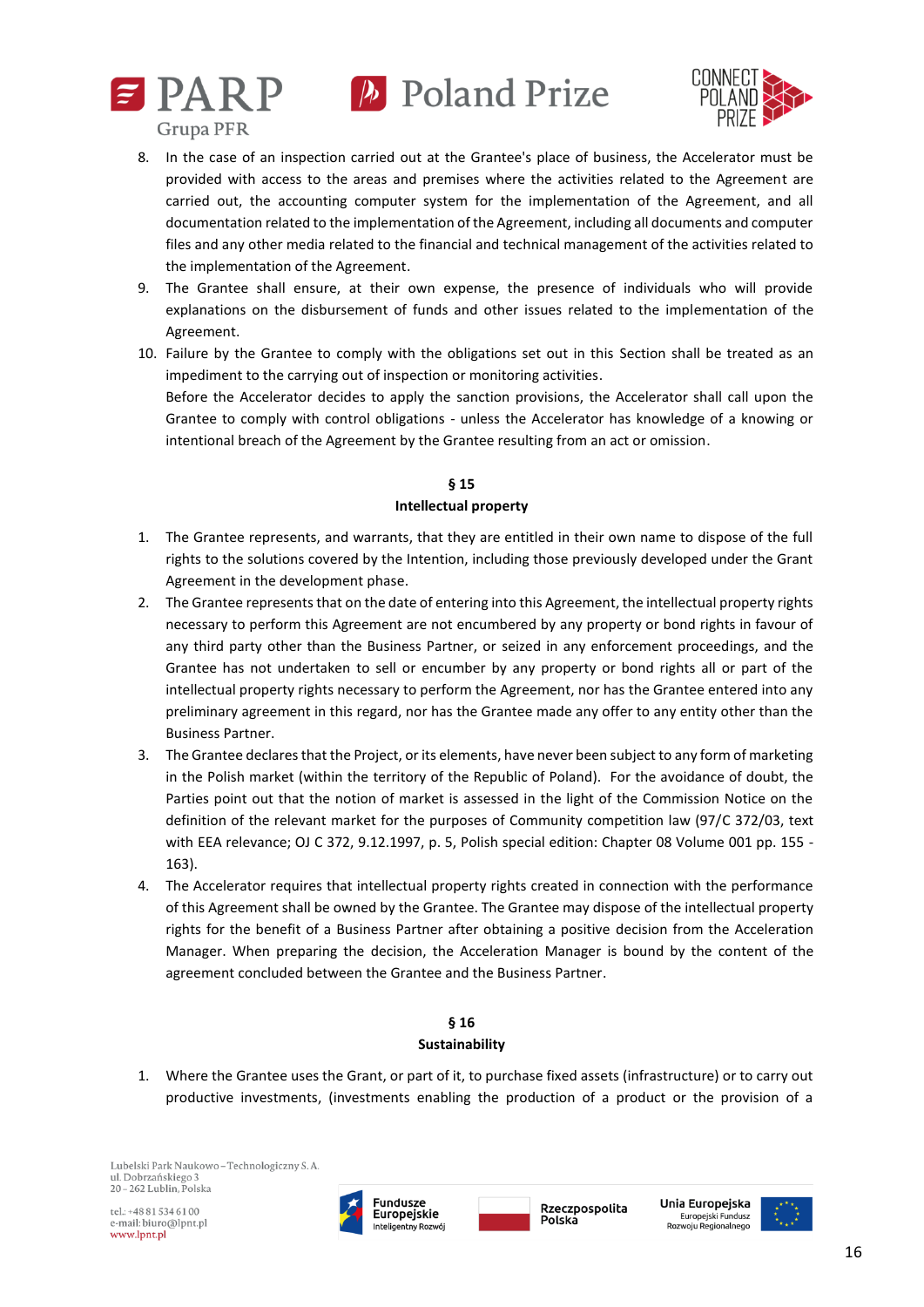





service), the Grantee shall be required to maintain the sustainability of the Intention for a period of 3 years from the date of payment of the last installment of the Grant to the Grantee.

- 2. The principle of sustainability is breached, in accordance with Article 71(1) of Regulation 1303/2013, in the following cases:
	- 1) there is a cessation of productive activity or its transfer outside the programme support area,
	- 2) there is a change of ownership of an element of co-financed infrastructure which gives an undue advantage to the company,
	- 3) there is significant change affecting the nature of the project, its objectives or the conditions of its implementation which could lead to a violation of its original assumptions.
- 3. The Grantee shall immediately inform the Accelerator, but no later than within 7 days of the occurrence of any event, of any circumstances that may breach the principle of the sustainability of the Project.
- 4. In the event of a breach of the principle of sustainability, §22 of this Agreement shall apply mutatis mutandis.

# **§ 17**

### **Confidentiality Obligations**

- 1. The Parties undertake to regard "Confidential Information" as information provided by, and to, each other, disclosed at any time, regardless of the form and content of the information - with the reservation that any Confidential Information is also available to PARP, the OP IE Managing Authority and the authorised bodies indicated in § 14, section 3 of this Agreement.
- 2. Under the conditions referred to in Subsection 1, data and information expressed in writing, graphically, visually or contained in devices, instruments or other objects, and otherwise expressed, relating to all technical, technological, commercial, organisational, financial and business information shall be regarded as confidential information.
- 3. In the event of doubt as to the confidentiality of information, the Parties are to understand that any information exchanged between them is Confidential Information.
- 4. The Parties are not entitled to use Confidential Information for purposes other than in the performance of this Agreement.
- 5. The obligation of confidentiality pursuant to the content of this Agreement shall not apply to any part of the Confidential Information which:
	- 1) prior to the signing of this Agreement, or during the term of this Agreement is already, or became publicly available, without breach of this Agreement by the Parties, their employees, associates and subcontractors,
	- 2) is, or becomes, available to the Parties from a source other than the Final Beneficiary, provided that it was obtained without infringement,
	- 3) information which the Parties have agreed in advance, in writing, to divulge.
- 6. In the event that the Accelerator receives a request for the disclosure of Confidential Information on the basis of a decision by a competent Court, or a decision issued by a competent public administration body, the Accelerator is obliged, if legally permissible, to immediately notify the Grantee of such a request.
- 7. If either Party determines that there has been a disclosure of Confidential Information, the Parties shall take all reasonable steps to ensure that the Confidential Information is prevented from further disclosure or dissemination.
- 8. The Parties undertake that within 5 (five) years from the date of signing this Agreement, they will not disclose Confidential Information received from each other to third parties, subject to Subections 5 and

Lubelski Park Naukowo - Technologiczny S. A. ul. Dobrzańskiego 3  $20 - 262$  Lublin. Polska



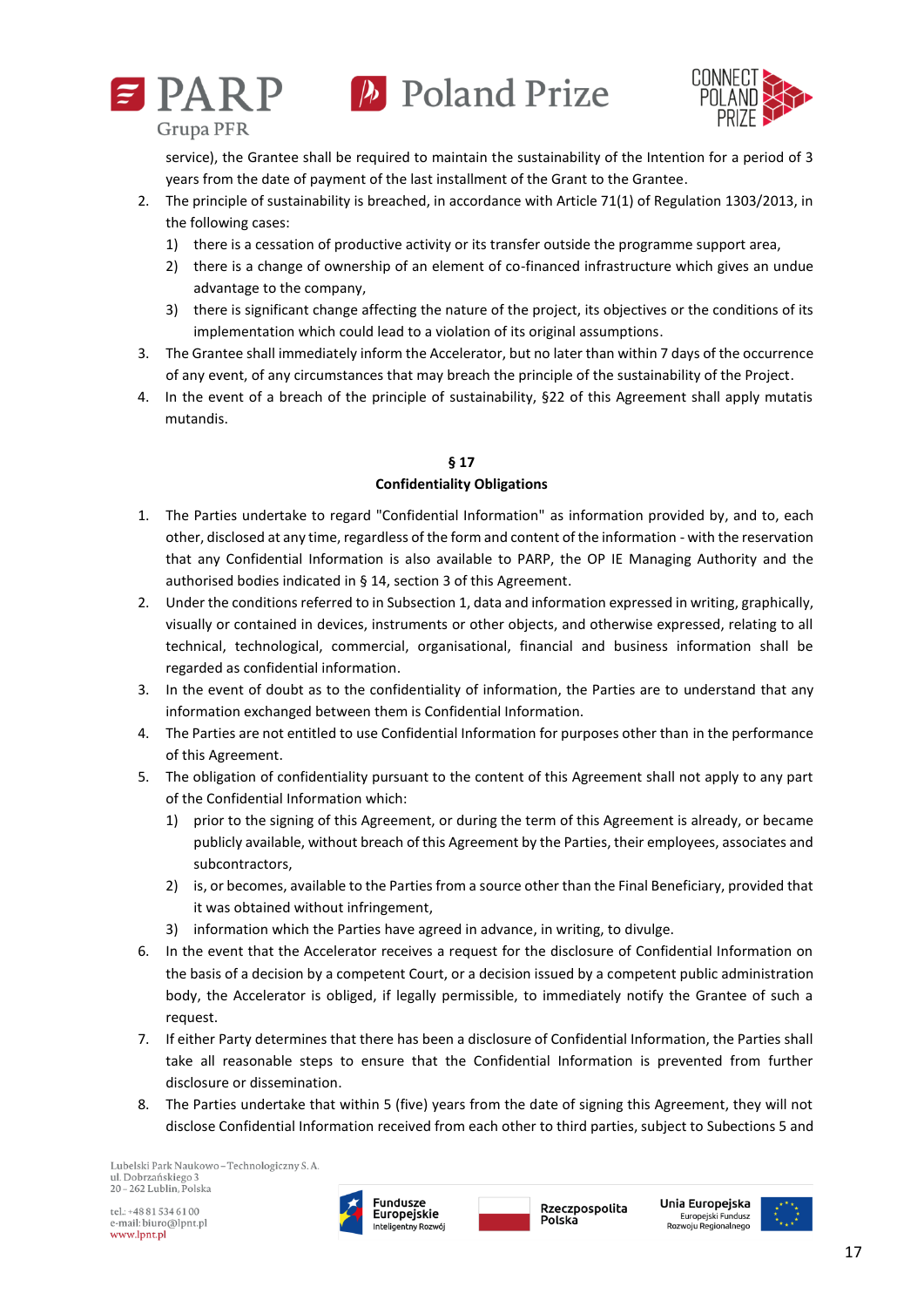



6, and after the lapse of this period the Parties will immediately agree on the manner of handling Confidential Information and the media on which it is recorded.

# **§ 18 Principles of liability**

- 1. Subject to the provisions of § 17, the Accelerator shall not be liable for damages arising in connection to the implementation of the Agreement, in particular the Grantee shall not be entitled to compensation in the event of delay in the payment of financial support resulting from circumstances beyond the control of the Accelerator.
- 2. The Accelerator shall not be liable to any third parties for damages arising in connection with the performance of the Agreement by the Grantee.

# **§ 19**

### **Guarantee for the correct performance of obligations under the Agreement**

- 1. The Grant shall be paid to the Grantee after the establishment and lodging by the Grantee of a performance guarantee under the terms of Subsection 2.
- 2. The Grantee shall, no later than within 14 days of entering into this Agreement, establish and provide the Accelerator with guarantee in one of the following two forms:
	- 1) a declaration of voluntary submission to the execution in accordance with Article 777 § 1 item 5 of the Act of 17 November 1964 Code of Civil Procedure (Journal of Laws of 2020, item 1575, as amended), as to reimbursement of the amount representing 110% of the maximum grant referred to in § 2(2) of the Agreement, or
	- 2) a blank bill of exchange with a bill of exchange declaration, the specimen of which constitutes Attachment No. 3 attached to this Agreement. The bill of exchange shall be issued by the Grantee and is guaranteed by members of the Management Board. The promissory note declaration stipulates that the promissory note may be filled up to the amount of the receivable to be reimbursed, however not more than 110% of the maximum co-financing referred to in § 2, item 2 of the Agreementy.
- 3. In the case of the guarantee referred to in Subsection 1, The Accelerator has the right to apply for an enforcement clause for a period of 5 years from the date of termination of this Agreement.
- 4. In the case of the guarantee referred to in Subsection 2 item. 2, after appropriate fulfilment by the Grantee of all obligations set out in this Agreement, the Accelerator, at the request of the Grantee, will return the established guarantee.
- 5. If the Grantee fails to submit the application referred to in Subsection 4, the Accelerator shall request the Grantee to collect the guarantee. If the Grantee fails to collect the guarantee, the Accelerator shall be entitled, at their discretion, to apply for cancellation of the promissory note or commission destruction of the promissory note.
- 6. The Accelerator has the right to carry out legal enforcement against the Grantee in the event that he fails to return the grant total paid plus interest calculated as for tax arrears within the prescribed period despite written request for reimbursement.
- 7. The cost of establishing the guarantee referred to in Paragraph 2 is covered by the Final Beneficiary from their own funds.



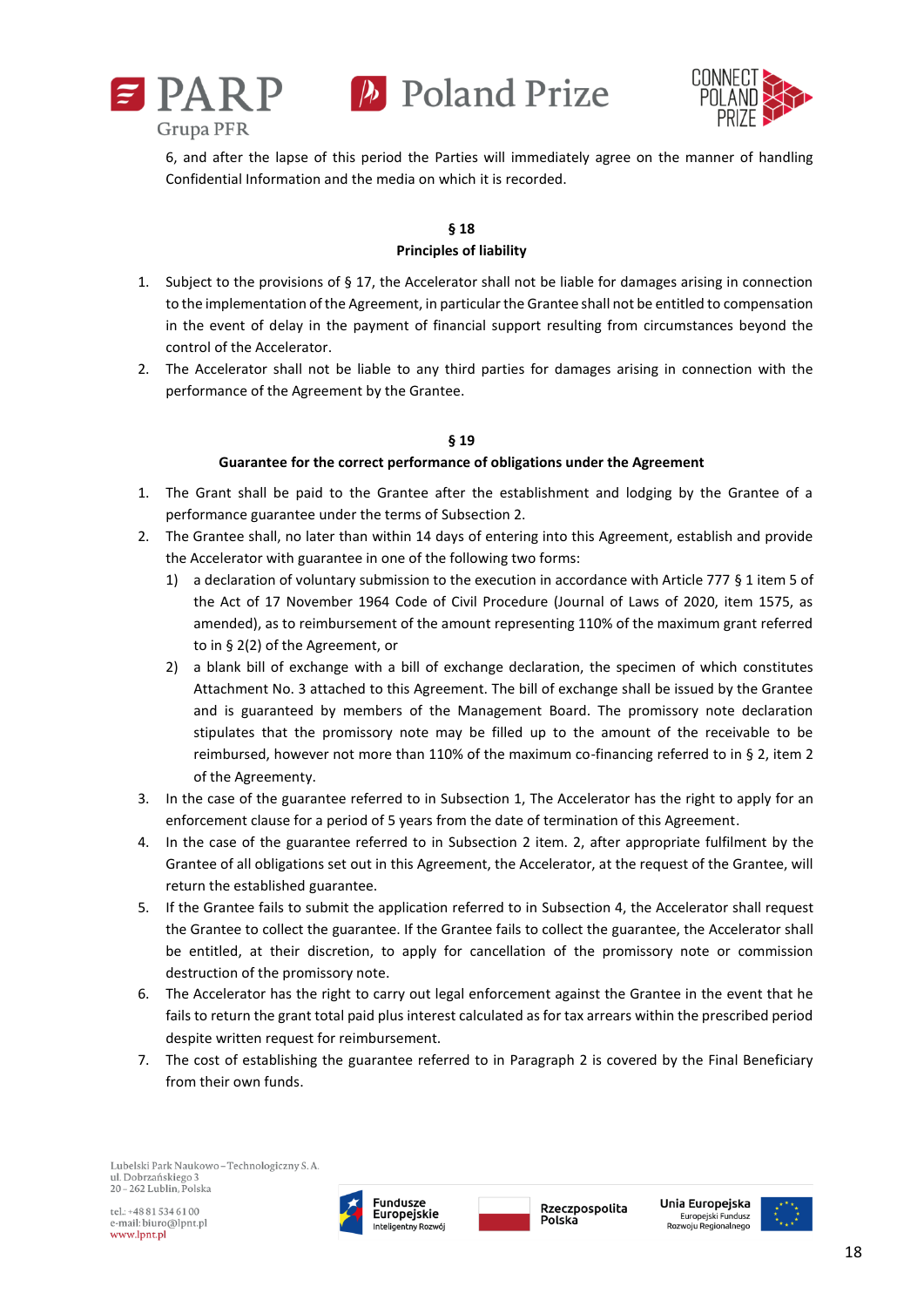



8. Failure to establish, or transfer to the Accelerator, the guarantee referred to in Subsection 2 within the period set out in Subsection 2 provides the basis for termination of the Agreement immediately, without due notice.

# **§ 20**

# **Amendments to the Agreement**

1. The Grantee has the right to request an amendment to HIPA for one or more Milestones - in terms of the planned deadline for achieving milestones, or the description or target value of one or more indicators specific to a given Milestone.

The amendment referred to in Subsection 1 is possible only before the deadline specified in the HIPA for a given Milestone.

- 2. The application referred to in Subsection 1 must be accepted by the Accelerator and the Business Partner. In the event of acceptance, the Parties shall update HIPA and make an annex to this Agreement.
- 3. The Accelerator will not agree to amend the HIPA if it leads to non-compliance with the grant agreement concluded by the Accelerator with PARP, or if it leads to non-compliance with the objectives of Measure 2.5 OP IR.
- 4. At the request of the Grantee, the Parties, with the consent of the Business Partner, may decide to suspend the execution of the Individual Acceleration Programme for a specified period of time.
- 5. In the case of requests for amendments to the Agreement submitted for a reason other than those indicated in Subsection 1, the Accelerator will assess the circumstances indicated in Subsection 4. No amendment to the Agreement is acceptable if as a result of which the Grantee would no longer meet the criteria for eligibility for public aid under Measure 2.5 OP IR or under the Project.
- 6. If it is necessary to amend this Agreement due to changes to the applicable legislation governing the provision of aid from public funds, the Accelerator shall provide the Grantee with a draft of the relevant annex, setting the deadline for its signing. Refusal to sign the annex adapting the content of this Agreement to the applicable laws entitles the Accelerator to make a decision on termination of the Agreement.
- 7. Changes to the Agreement cannot, nor may not, lead to an increase in the co-financing indicated in the Agreement.
- 8. Except as provided in Subsection 7, amendments to the Agreement shall be made in writing, otherwise they will be null and void.
- 9. Amendment to the detailed budget of the Individual Acceleration Plan Constituting Annex 1 to this Agreement and HIPA, constituting Annex 2 to this Agreement, shall require amendment in the form of an annex to the Agreement.

# **§ 21 Termination of the Agreement**

- 1. The Agreement may be terminated by either Party upon giving one month's notice. The termination notice shall state the reasons why.
- 2. The Accelerator may terminate the Agreement if irregularities occur during the implementation of the Project that make further implementation of the Grant Agreement (Accelerator Agreement) impossible or inexpedient. The Accelerator may terminate the Agreement if they determine that one or more of the circumstances indicated in § 6.19 of the Agreement have arisen.



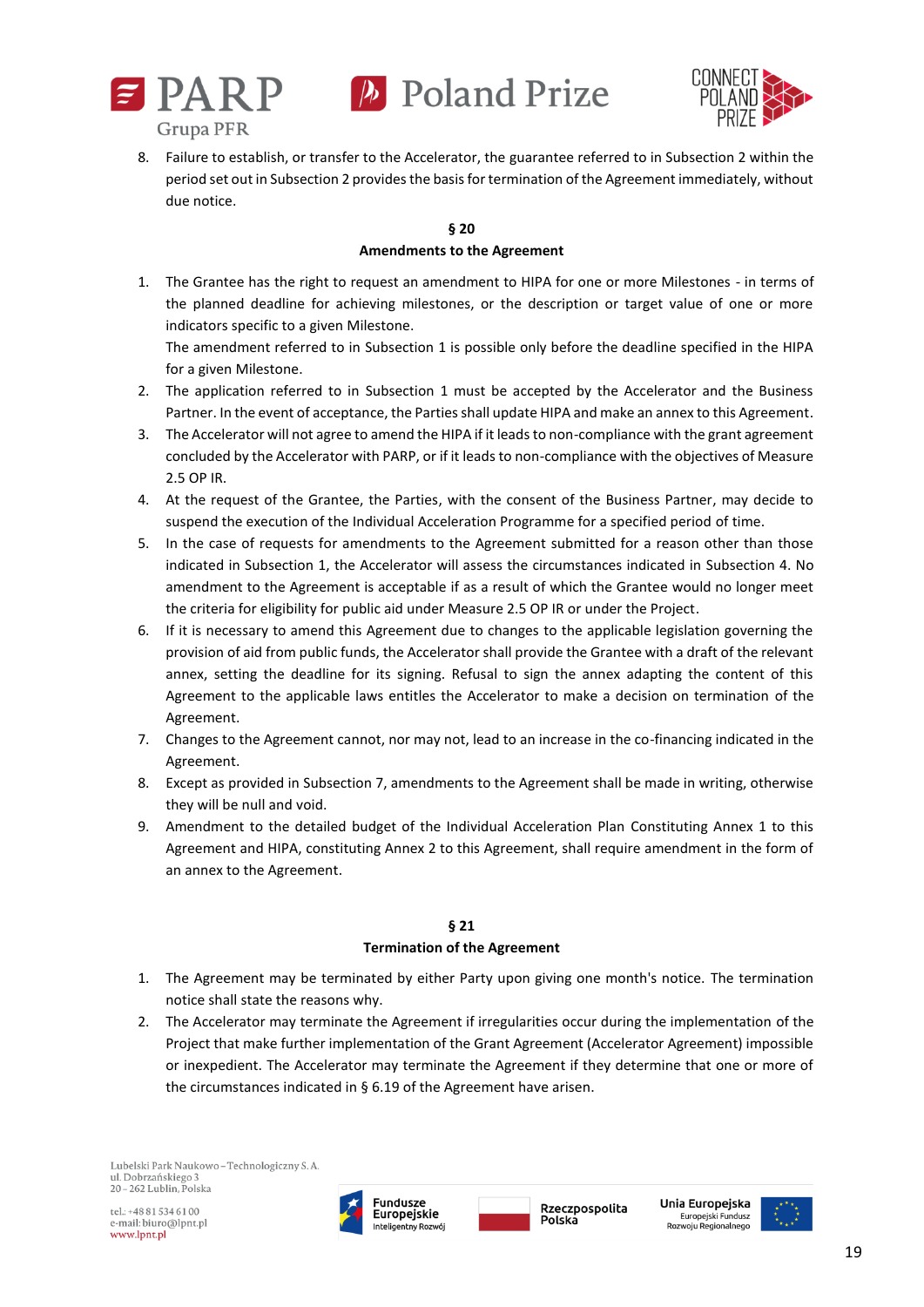



- 3. Subject to Subsection 4, in the event of termination of the Agreement before all obligations incumbent on the Grantee have been fulfilled, the Grantee shall be obliged to repay the Grant in accordance with the principles set out in § 22 of the Agreement.
- 4. The Grantee shall not be liable to the Accelerator, or be deemed to be in breach of the Agreement, with respect to their non-performance or improper performance being the result of force majeure.
- 5. In the event of termination of the Grant Agreement (Acceleration Agreement) for the reasons referred to in this Paragraph, the Final Beneficiary shall not be entitled to compensation.

# **§ 22**

# **The Reimbursement of subsidies**

- 1. In the event of the termination of the agreement pursuant to § 21 of the Agreement, or in the event of non-compliant use by the Grantee of the support granted, the Grantee shall be obliged to return all, or part of, the provided support with interest at the rate specified for tax arrears calculated from the date of transfer of support to the Grantee's bank account until the date of its return, within 14 days from the date of delivery of the call for return drawn up by the Accelerator.
- 2. The request for reimbursement shall take into account the principle of proportionality and the principles set out in Article 143 of Regulation 1303/2013.
- 3. The summons referred to in Subsection 1 will be sent by the Accelerator to the Grantee's address indicated in this Agreement, by registered mail with a return receipt. In addition, the summons will be sent in electronic form, in the manner specified in § 27 of the Agreement.

# **§ 23**

# **Promotion**

- 1. The grantee is required to apply point 2.2 Obligations of beneficiaries of Annex XII to Regulation 1303/2013 and Commission Implementing Regulation (EU) No 821/2014 of 28 July 2014 laying down rules for the application of Regulation (EU) No 1303/2013 of the European Parliament and of the Council as regards the detailed arrangements for the transfer and management of contributions from programmes, the provision of reports on the implementation of financial instruments, the technical characteristics of information and communication activities for operations and the system for recording and storing data.
- 2. The Grantee is advised to apply for the information and publicity of the Grant Project, with the principles laid down in the "Manual for applicants and beneficiaries of cohesion policy programmes 2014-2020 on information and publicity" published at [www.poir.gov.pl.](http://www.poir.gov.pl/)
- 3. The Grantee is obliged to participate in the events prepared for him/her, and taking place within the framework of the Project in the Accelerator's premises, or in a place or manner indicated by the Accelerator, which will be communicated at least 5 (five) working days before the planned event.
- 4. The Grantee agrees that the Accelerator may use the Grantee's trademark, word mark, graphic or word and graphic designation in marketing, or promotional materials concerning, or related to, the Project.
- 5. The Grantee agrees to the use of his/her image in marketing and promotional materials concerning, or related to, the Programme.





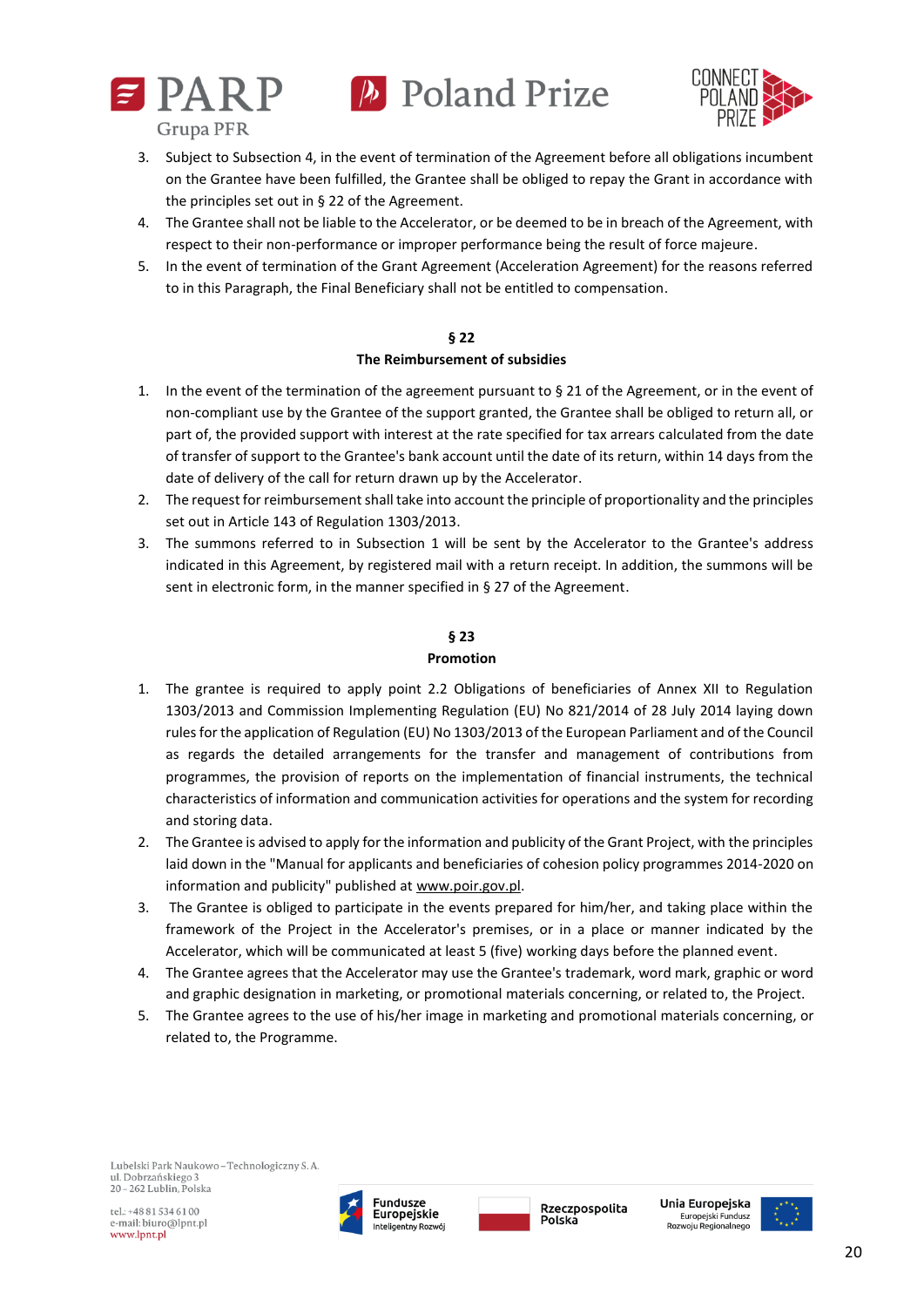



## **§ 24. Personal data protection**

- 1. The Grantee agrees that the Accelerator may process their personal data in a manner consistent with Regulation (EU) 2016/679 of the European Parliament and of the Council of 27 April 2016 on the protection of natural persons with respect to the processing of personal data, and on the movement of such data and repealing Directive 95/46/EC (General Data Protection Regulation, hereinafter referred to as "RODO"), for purposes related to the Project and the performance of this Agreement.
- 2. The parties agree to comply with their obligations under the provisions of RODO.

# **§ 25**

# **The Storage of documents**

- 1. The Grantee shall be required to store, in a manner guaranteeing appropriate security, all documents related to the implementation of the Agreement and the State aid received for a period of at least 10 years from the date of signing the Agreement.
- 2. In the event of a change in the place of storage of documents, as well as in the event of suspension or discontinuance or liquidation of the activities of the Grantee before the expiry of the period referred to in Subsection 1, the Grantee agrees to immediately inform the Accelerator in writing of the location of the storage of said documents related to the implementation of the Intention.

# **§ 26**

# **Force majeure**

- 1. The Parties shall not be liable for non-performance or undue performance of this Agreement caused by force majeure events.
- 2. Force Majeure means an unforeseeable exceptional situation, or event, beyond the control of the parties of this Agreement which prevents any of them from performing their obligations under this Agreement, and which was not due to error or negligence on their part, or on the part of their subcontractors, and which could not have been avoided by acting with reasonable and proper diligence.
- 3. A shortage of labour, materials and raw materials shall not be regarded as force majeure unless this is due to circumstances of force majeure.
- 4. The Parties shall immediately notify each other of the occurrence of circumstances regarded as force majeure in each of the ways indicated in § 27.

# **§ 27**

# **Deliveries**

- 1. The Parties shall exchange correspondence in writing and by electronic means to the addresses of their registered offices and to designated e-mail addresses.
- 2. In the cases indicated in this Agreement, and in matters concerning the ongoing performance of the Agreement, the parties may send information to each other at the following e-mail addresses:
	- the Accelerator: ………………………
	- Grantees: …………………………
- 3. Communication between the Parties may also be carried out by means of the Grantee's individual account at www.polandprize.lpnt.eu.



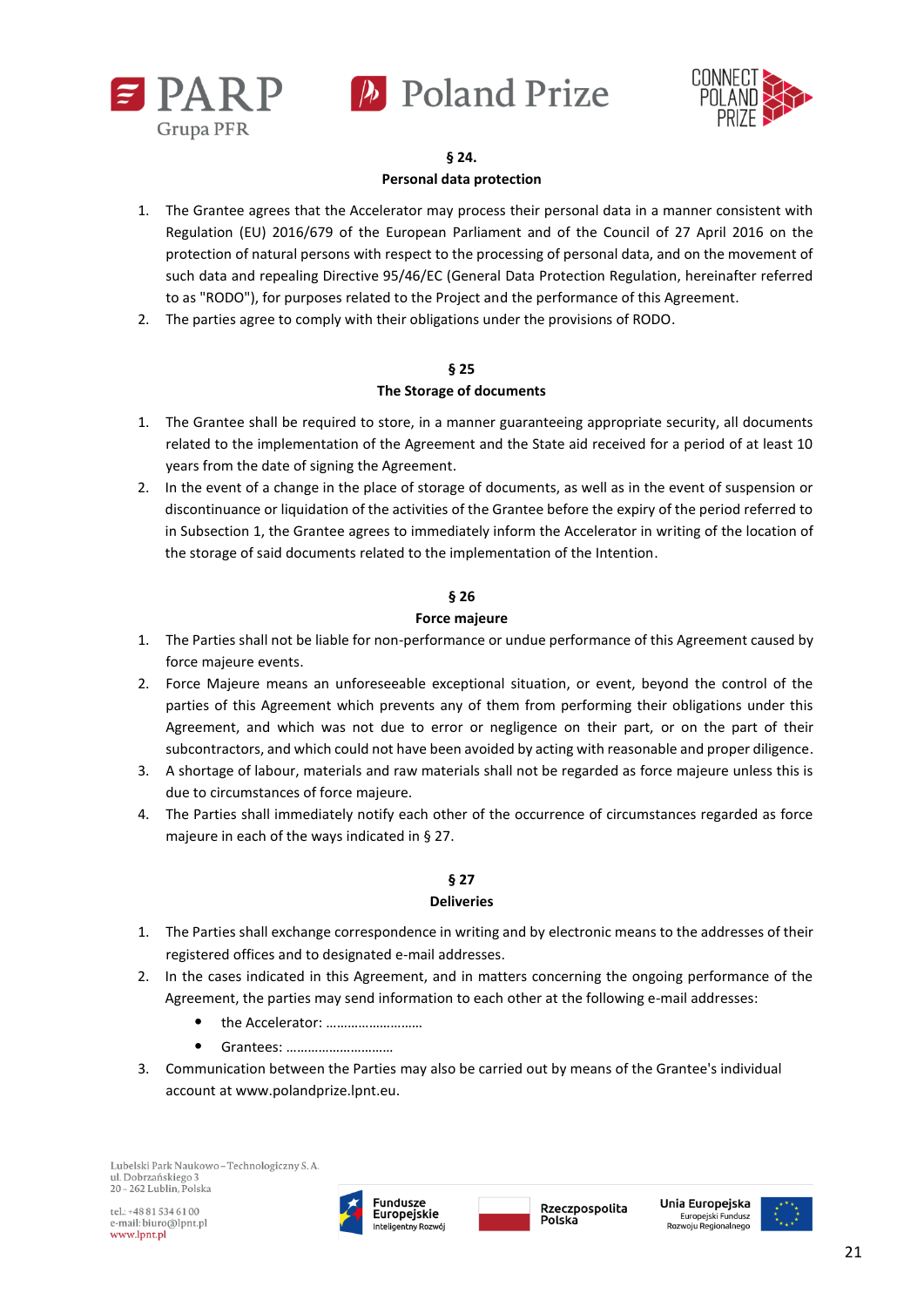



**Grupa PFR** 

- 4. The Parties agree to inform each other immediately of any changes to their addresses of correspondence.
- 5. If the Grantee fails to inform the Accelerator of a change of address, including e-mail address, correspondence delivered to the current address of the Grantee as indicated in the body of the Agreement, or in Subsection 2, is considered to have been delivered effectively.
- 6. If the Grantee is not informed by the Accelerator about the change of address, including e-mail address, the correspondence delivered to the current address of the Accelerator, indicated in the body of the Agreement, or in Subsection 2, is considered to have been delivered effectively.

### **§ 28**

#### **Salvatorio clause**

- 1. The Parties acknowledge that all provisions of the Agreement are valid and binding. However, if any provision of the Agreement proves or becomes invalid or unenforceable, this shall not affect the validity of the remaining provisions of the Agreement, unless the Parties would not have concluded the Agreement without those provisions, and it is not possible to amend or supplement the Agreement in the manner set out in Subsection 2.
- 2. In the event that any provision of the Agreement proves or becomes invalid, or unenforceable, the Parties shall immediately amend or supplement the Agreement so as to reflect as closely as possible the Parties' intention as expressed in the provision that has been held as invalid or unenforceable.

### **§ 29**

### **Final provisions**

- 1. The failure of a Party to insist on strict compliance with any provision of the Agreement in any circumstance is not deemed to be a waiver, and shall not deprive any Party of the right to subsequently insist on strict compliance with that provision or any other provision of the Agreement. The failure or delayed exercise by a Party of any right, power or privilege conferred by this Agreement, or any practice which becomes entrenched between the Parties, shall not be deemed to be a waiver of the rights of such parties, nor shall any single or partial exercise of any right, power or privilege under the Agreement prevent the simultaneous or subsequent exercise of any other right, power or privilege. A single consent to a breach of any express terms or implied terms of this Agreement will not constitute consent to further breaches.
- 2. In case of doubt, the provisions of the Agreement shall be interpreted in the light of the provisions of the legal acts referred to in the Preamble.
- 3. Due to the content of the Guidelines on eligibility, the Accelerator stipulates that the total professional engagement of the Grantee's staff, regardless of the form of engagement, in the implementation of all projects financed from the Structural Funds and the Cohesion Fund and activities financed from other sources, including the Grantee's own funds and other entities, does not exceed 276 hours per month. The above limit includes periods of annual leave and periods of incapacity to work due to illness. In accordance with the Guidelines, this limit does not include other absences of the employee such as unpaid leave, parental and maternity leave. The Accelerator requires the Grantee to stipulate in contracts with staff the effectiveness of this condition and to ensure that they are able to supervise the implementation of this condition.
- 4. The transfer of the Grantee's rights and obligations under this Agreement to third parties shall require the prior, written and express consent of the Accelerator.

Lubelski Park Naukowo - Technologiczny S. A. ul. Dobrzańskiego 3 20-262 Lublin, Polska

tel.: +48 81 534 61 00 e-mail: biuro@lpnt.pl www.lpnt.pl



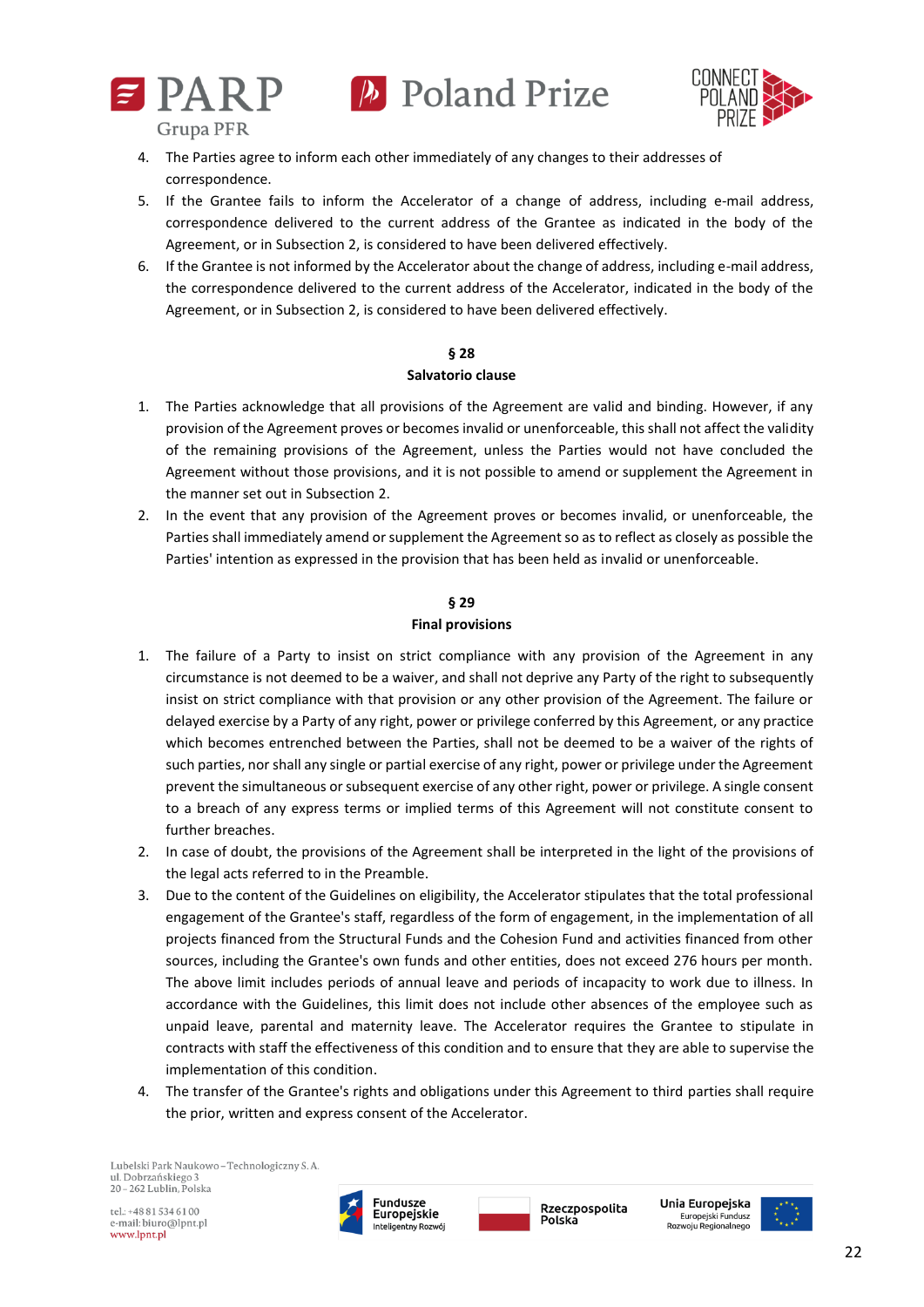





**Grupa PFR** 

- 5. The Agreement has been drawn up in 2 counterparts, one for each of the Parties.
- 6. The Grant Agreement (Acceleration Agreement) shall enter into force on the date of the signature by the last of the Parties.
- 7. Annexes constitute an integral part of the Agreement:
	- 1) Attachment No. 1 Detailed Budget of the Individual Acceleration Plan,
	- 2) Attachment No. 2 Schedule for the Individual Acceleration Plan,
	- 3) Attachment No. 3 Specimen promissory note and declaration,
	- 4) Attachment No. 4 Application.

…………………………………….. ……………………………………..

Accelerator **Grantee** 

Lubelski Park Naukowo - Technologiczny S. A. ul. Dobrzańskiego 3 20-262 Lublin, Polska

tel.: +48 81 534 61 00 e-mail: biuro@lpnt.pl www.lpnt.pl





Unia Europeiska Europejski Fundusz<br>Europejski Fundusz<br>Rozwoju Regionalnego

23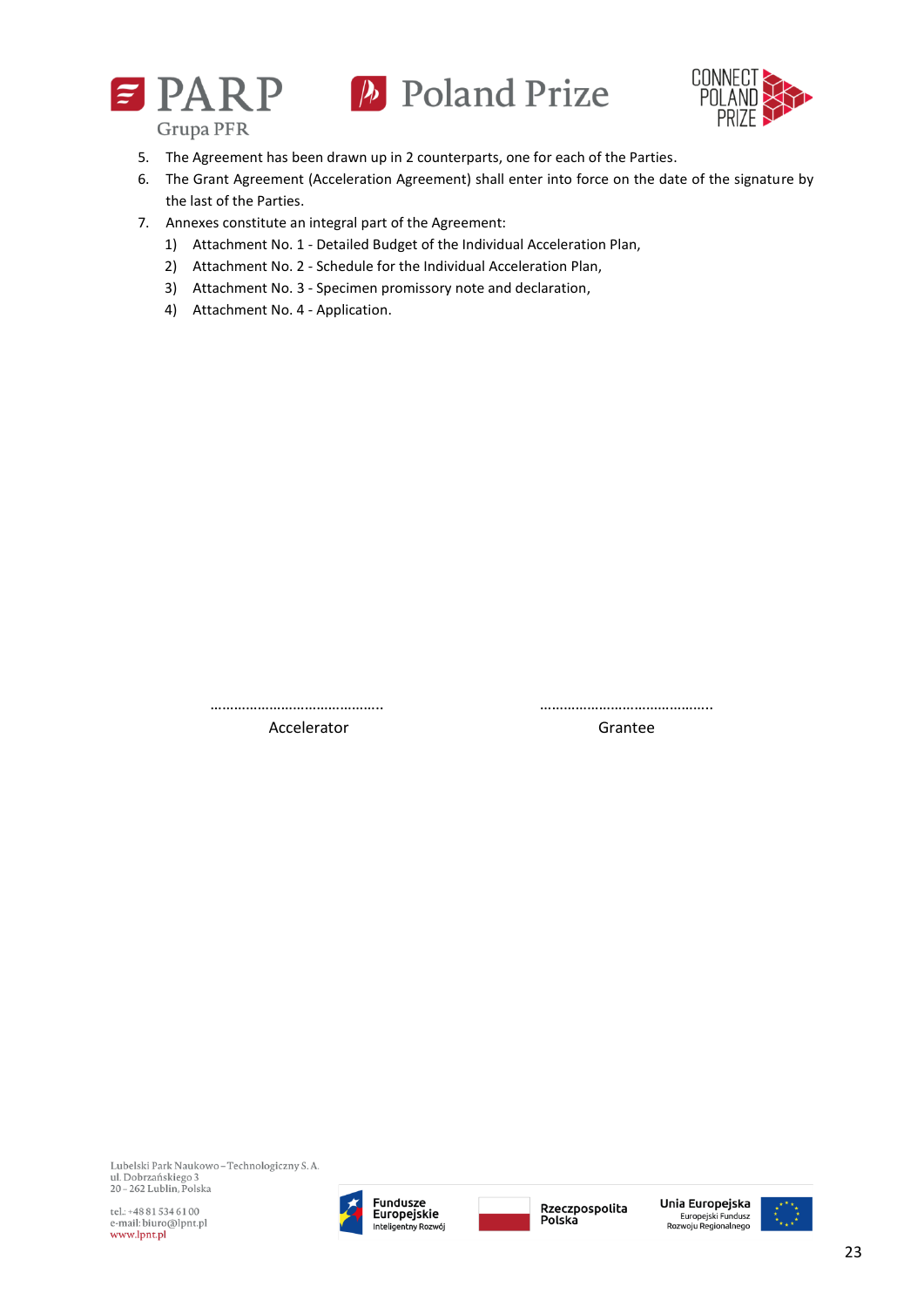



Project no. POIR.02.05.00-00-0011/20 entitled "Connect Poland Prize" within the Measure 2.5 Acceleration Programmes-Poland Prize, the Smart Growth Operational Programme 2014-2020, co-financed by the European Union through **European Regional Development Fund** 

**Detailed Budget of the Individual Acceleration Plan - startup no. …**

Attachment no. 1

| Activity<br>number | <b>Activity</b><br>name | Type of expenses necessary to technology<br>development (checklist) | Name of expense | Type of<br>support   | <b>VAT eligibility</b> | Measureme<br>nt unit<br>(checklist)<br>(lista<br>wyboru) | Number of<br>units | Unit price in<br>PLN | <b>TOTAL - total</b><br>expenditure | <b>TOTAL - eligible</b><br>expenditure                             | expenditure | TOTAL - ineligible Method of market research and establishment of<br>the number of units and the unit price |
|--------------------|-------------------------|---------------------------------------------------------------------|-----------------|----------------------|------------------------|----------------------------------------------------------|--------------------|----------------------|-------------------------------------|--------------------------------------------------------------------|-------------|-------------------------------------------------------------------------------------------------------------|
|                    |                         |                                                                     |                 |                      |                        |                                                          |                    |                      |                                     | the amount of support to<br>be settled by the<br>settlement amount |             |                                                                                                             |
| $\mathbf{1}$       | Acceleration            |                                                                     |                 | public<br>assistance | N                      |                                                          |                    |                      | 0,00                                |                                                                    | 0,00        | description                                                                                                 |
|                    |                         |                                                                     |                 | public<br>assistance | N                      |                                                          |                    |                      | 0,00                                |                                                                    | 0,00        | description                                                                                                 |
|                    |                         |                                                                     |                 | public<br>assistance | N                      |                                                          |                    |                      | 0,00                                |                                                                    | 0,00        | description                                                                                                 |
|                    |                         |                                                                     |                 | public<br>assistance | N                      |                                                          |                    |                      | 0,00                                |                                                                    | 0,00        | description                                                                                                 |
|                    |                         |                                                                     |                 | public<br>assistance | N                      |                                                          |                    |                      | 0,00                                |                                                                    | 0,00        | description                                                                                                 |
|                    |                         |                                                                     |                 | public<br>assistance | N                      |                                                          |                    |                      | 0,00                                |                                                                    | 0,00        | description                                                                                                 |
|                    |                         |                                                                     |                 | public<br>assistance | $\mathsf{N}$           |                                                          |                    |                      | 0,00                                |                                                                    | 0,00        | description                                                                                                 |
|                    |                         |                                                                     |                 | public<br>assistance | $\mathsf{N}$           |                                                          |                    |                      | 0,00                                |                                                                    | 0,00        | description                                                                                                 |
|                    |                         |                                                                     |                 | public<br>assistance | $\mathsf{N}$           |                                                          |                    |                      | 0,00                                |                                                                    | 0,00        | description                                                                                                 |
|                    |                         |                                                                     |                 | public<br>assistance | $\mathsf{N}$           |                                                          |                    |                      | 0,00                                |                                                                    | 0,00        | description                                                                                                 |
|                    |                         |                                                                     |                 | public<br>assistance | $\mathsf{N}$           |                                                          |                    |                      | 0,00                                |                                                                    | 0,00        | description                                                                                                 |
|                    |                         |                                                                     |                 |                      |                        | <b>Total</b>                                             |                    | 0,00                 | 0,00                                | 0,00                                                               |             |                                                                                                             |

Lubelski Park Naukowo – Technologiczny S. A.<br>ul. Dobrzańskiego 3<br>20 – 262 Lublin, Polska

tel.: +48 81 534 61 00<br>e-mail: biuro@lpnt.pl<br>**www.lpnt.pl** 





**Approval** for Accelerator/ date  $\blacksquare$ for Business Partner / date  $\overline{\phantom{a}}$ . for Startup (Final Beneficiary) / date … / ….